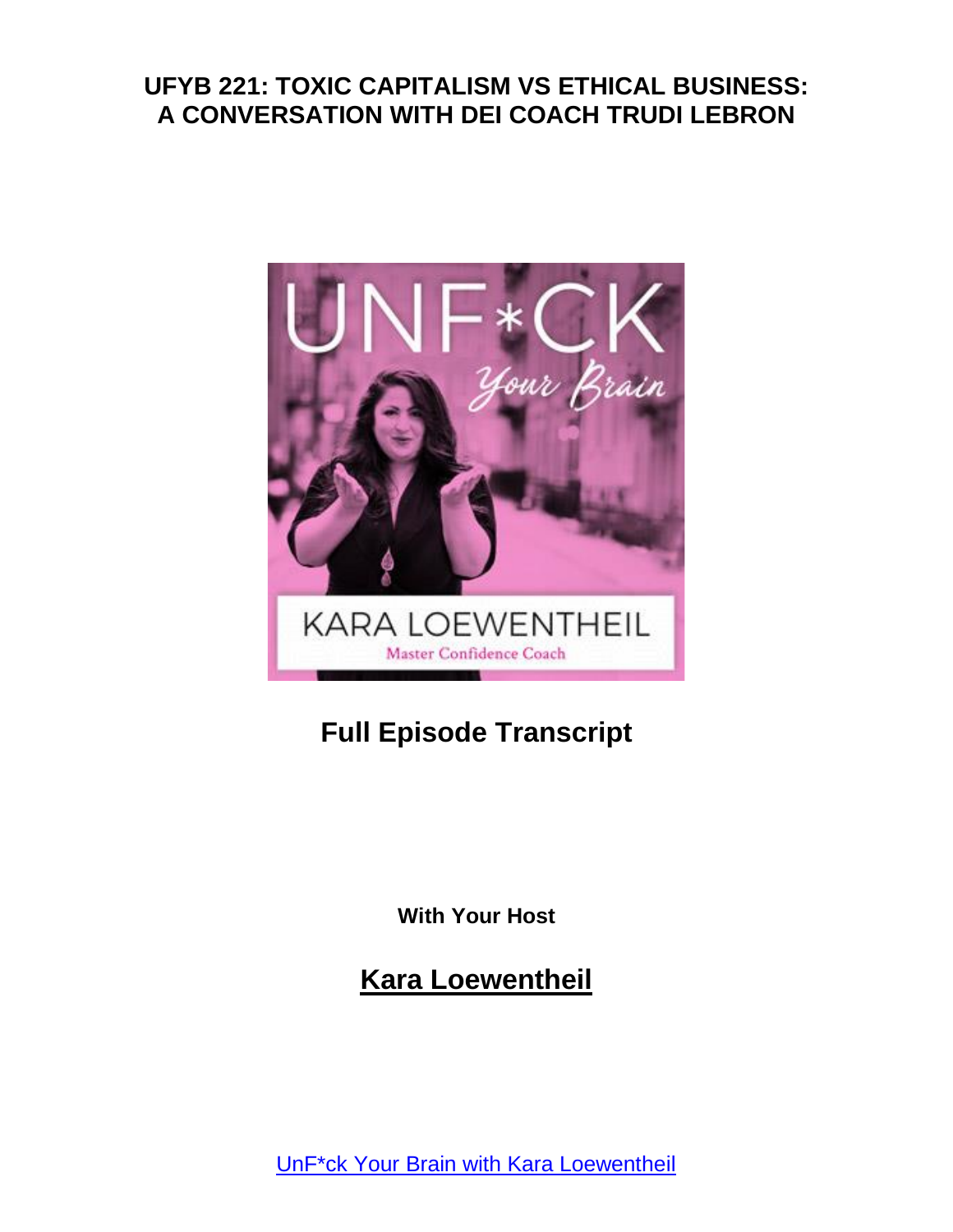Welcome to *Unf\*ck Your Brain*, the only podcast that teaches you how to use psychology, feminism, and coaching, to rewire your brain and get what you want in life. And now here's your host, Harvard Law School grad, feminist rockstar, and master coach, Kara Loewentheil.

Hello my chickens. So most of the time on the podcast, I'm talking to you about your brains. What might be going on in your brains, how to deal with it. Today, you're going to get to hear me talk a little bit about what goes on in my brain.

I am on the podcast today with one of my coaches. I always tell you guys that I have multiple coaches because there isn't a Clutch for me, which is why we have The Clutch for you. So I am on the podcast today with a business coach I work with who specializes in diversity, equity, and inclusion work, but really beyond that, creating a just and ethical business.

So the amazing Trudi Lebrón is on the podcast with me. We are going to be talking about all sorts of questions that come up around building a business in an ethical manner. You're going to hear about Trudi's amazing life story, hear a little bit about my brain nonsense.

But before we get to that, speaking of the business, as you may have heard, and if not, you will hear now, we are hiring. I am hiring a Chief Operating Officer, a COO, and I'm hiring a marketing director. So these are two director level positions for people who want to work for a fast-growing business with a global mission.

We are really hiring at that director level right now. The COO is responsible for being half of my brain, being the person who can implement and execute and strategize and handle all the logistics and make this big vision I have for this work come to reality.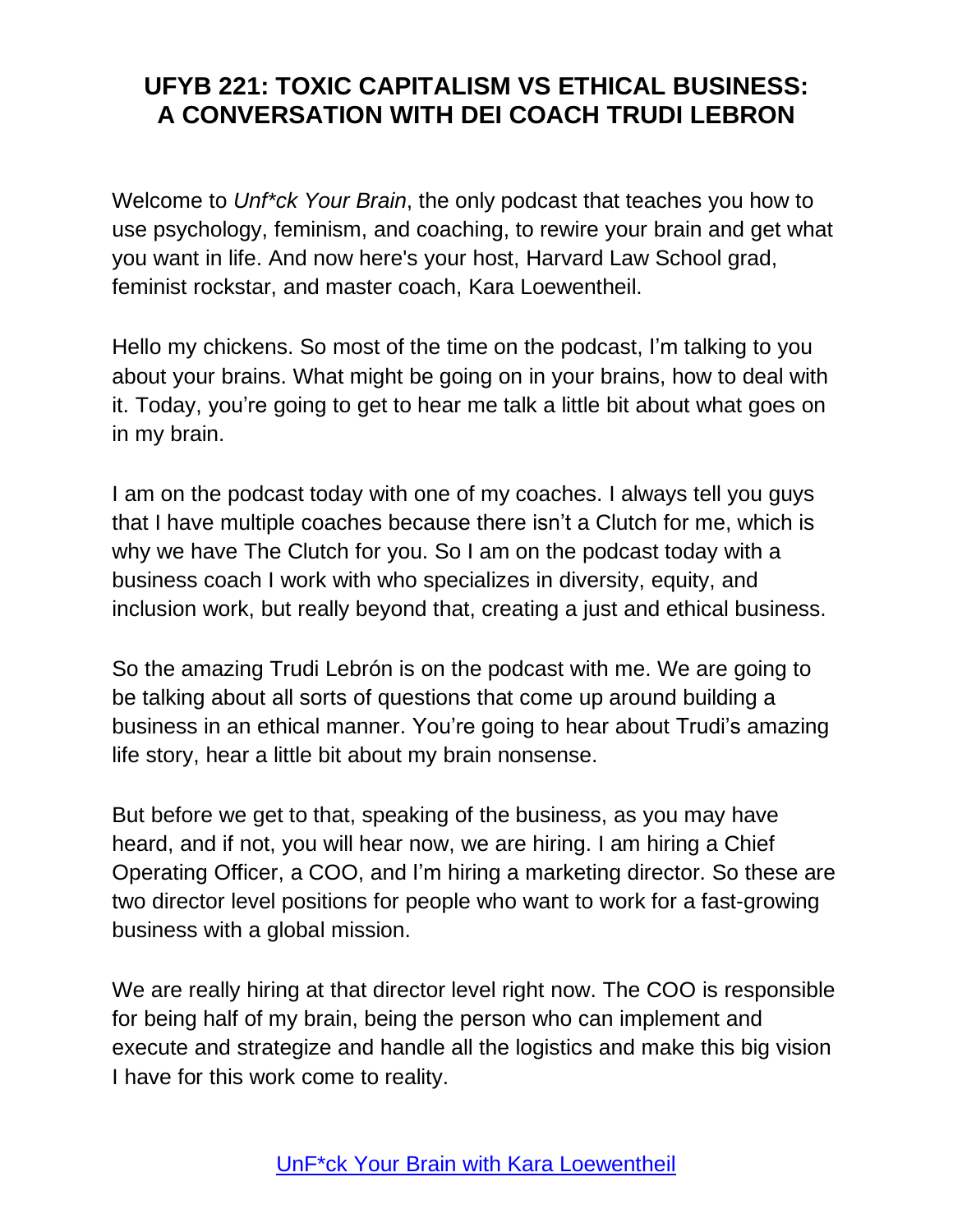So it's a great position for someone who loves helping someone else execute their vision, who is great with details and the big picture, super organized, unflappable, really takes a lot of joy and satisfaction out of executing things precisely, which I am not a precise executor, so we need to balance me out. I'm a big picture thinker.

We're hiring a marketing director to really make sure that this message and work gets to as many people as possible. So this position will report, like the COO, directly to me. And will be in charge of strategy and implementation and execution for all of our marketing and public facing communication.

So two super exciting integral roles. I'm so, so looking forward to filling these positions with amazing, amazing chickens hopefully. So if you think you might be interested, you're going to want to learn more about the jobs, you can text your email address to +1-347-997-1784 and you will get a prompt for a codeword, and you just use the codeword hiring.

Again, that's +1-347-997-1784, codeword you use is hiring. Or you can go to unfuckyourbrain.com/hiring. So let's get started with this interview and even if you're not a business owner, you're going to want to listen to this because we're talking a lot about how to think about capitalism and just commerce versus toxic capitalism, which is a framework that Trudi is developing and that I think is so brilliant and insightful and helpful.

So since we all live in a capitalist system, this really is going to be relevant to anyone, but especially if you spend time thinking about issues around capitalism and equity and equality. If you run a business, if you are even a manager in somebody else's business, these are all important conversations to have having. So let's get to it.

—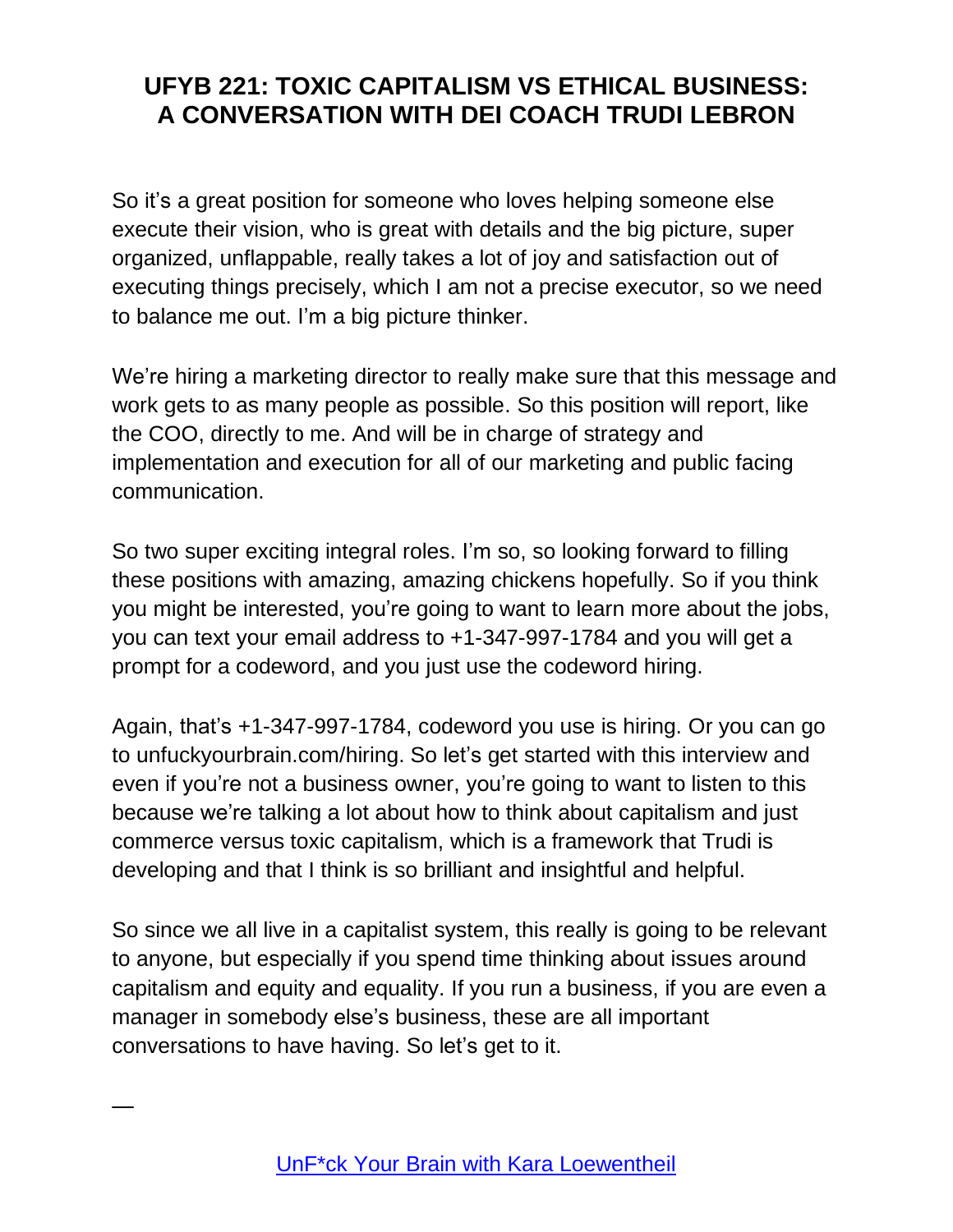Kara: Hello my chickens. I am so excited for this conversation today. We are talking to one of my coaches. I always tell you guys that I get coached all the time and I think some of you don't believe me, but I do. So we are talking to one of my amazing coaches, my DEI coach in fact, Trudi Lebrón, who is going to - I'm going to let her tell you all about herself.

But we are going to be talking about capitalism, toxic capitalism, making money as a social justice, DEI-oriented business, and just whatever the fuck else comes to mind. So Trudi has seen me all up in my head and all confused and she has sat me straight, which is why she's here with us today. So tell us about yourself.

Trudi: I'm so excited to be here. So I am a coach, an entrepreneur, now an author, very exciting new addition to the title. And basically, what I do is I help people build businesses and grow and lead businesses in ways that are more equitable, more inclusive, more just.

And that goes far beyond what people tend to think as just diversity, equity, and inclusion. And I think that you've found that as we've been working together for a couple years now. A lot of people hear DEI and they think, "Oh, that's just race," or maybe they think gender. But it's just so much deeper than that.

So my work is really about how do we do work differently, how do we do business differently, and how do we create businesses and institutions that treat people better so that we can have a better quality of life, both as leaders and then kind of provide that to the people that we work with and then our clients, and snowball from there.

Kara: I love it. So before we get into the theory stuff, I actually would love if you could talk to us about your personal story. Because I think you're someone who had circumstances in your life that people would have some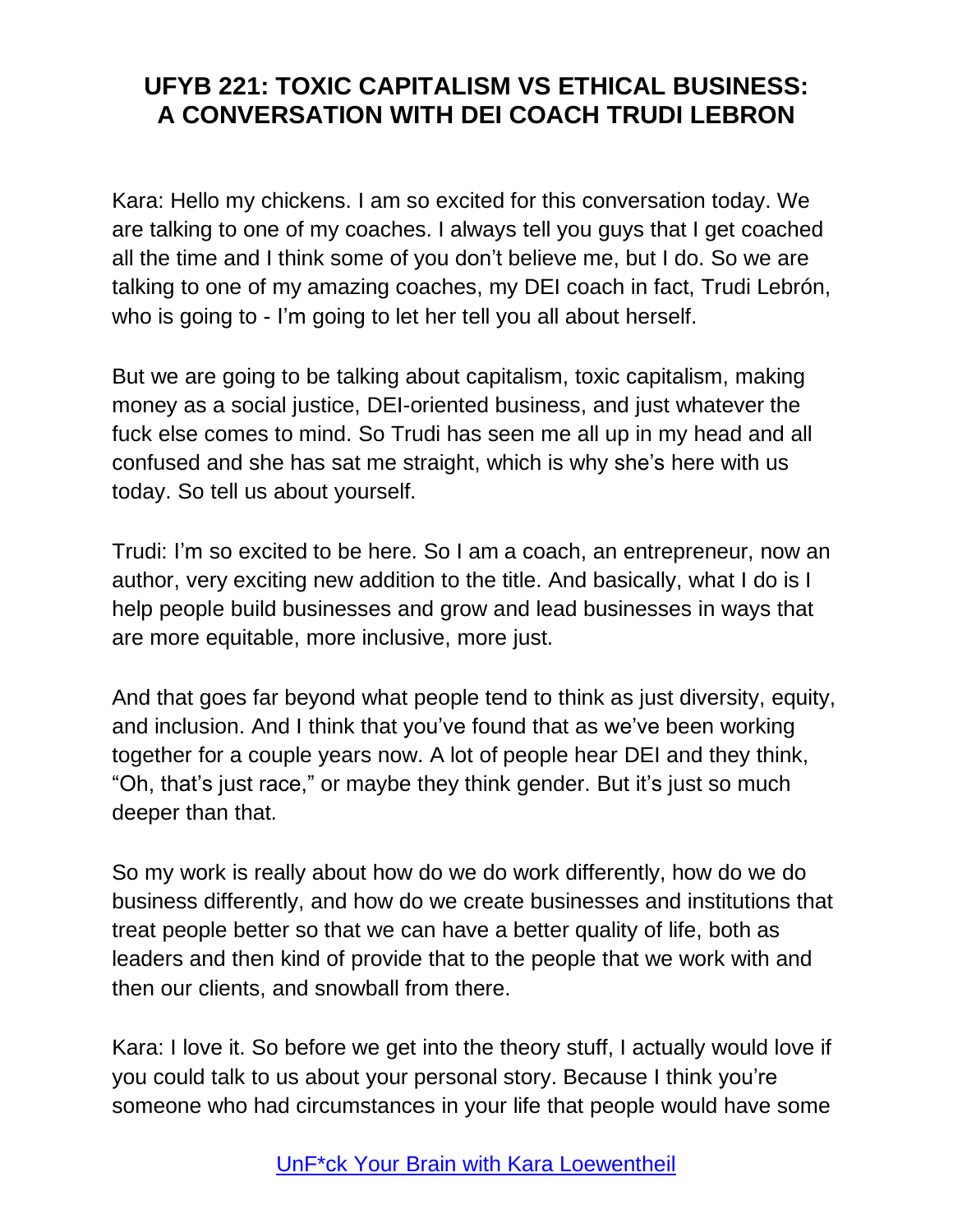thoughts about those being limiting your potential or determining what you can do.

Trudi: They certainly did.

Kara: So I would love for my people to hear about that. Can you tell us a little bit about that?

Trudi: Absolutely. So I grew up in a lower middle class home until my parents were divorced in central Connecticut. My parents in the 80s, we were a biracial family, which in the 80s, it wasn't as common as we think about it today.

So I grew up as a biracial young woman, living in inner cities, and by the time I was leaving middle school and entering high school, by the time I was 15 years old, I had my first child. And then a year after, I had a second child.

So by the time I was 15, I had dropped out of high school, I had a terrible relationship with education throughout my whole life. I also never quite fit in anywhere, had all this kind of identity stuff always that I was constantly trying to negotiate. And then I found myself 15 years old, dropped out of high school, didn't even finish my freshman year, with one baby and a second on the way.

So that is really obviously what changed everything about my life. And what I remember most is that just the world had such strong opinions about what my life would become. I felt that very much even before I had a child.

I often talk about being a young person growing up in inner cities, the dominant narrative of my life and a lot of my peers' life, going through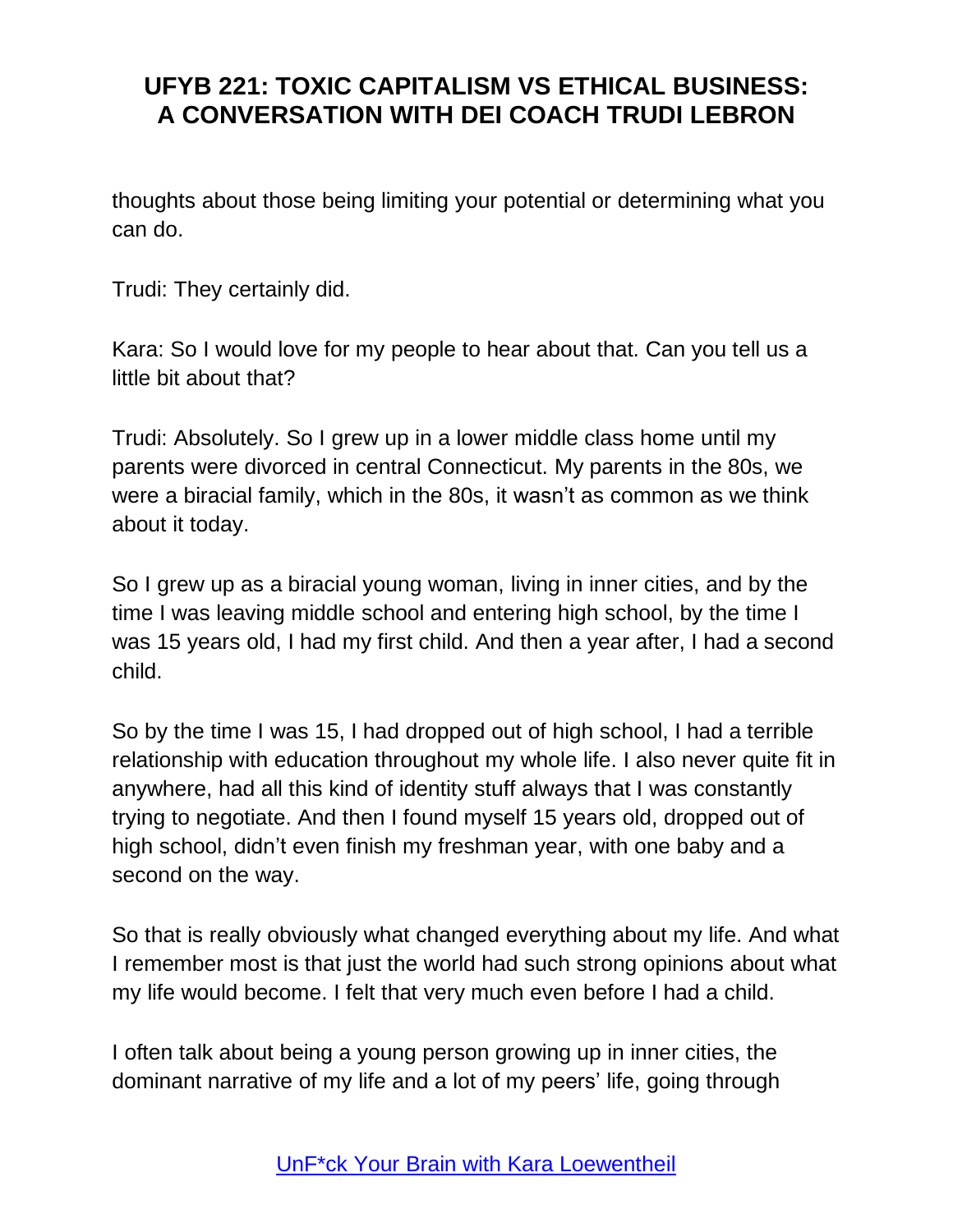traditional public school was that the default outcome for our life was going to be tragic unless there was an intervention of some adult.

Kara: You're on the path to after school special cautionary tale unless some kind of adult saves you.

Trudi: And that never really struck me until college when I started to meet people. And even after when I started doing consulting work and working in schools, especially in more affluent schools, where I was like, oh, that's not what happens in other towns. In other towns, more affluent towns, the assumption was success. And then everything else, all the support was just extra.

But where I grew up, the assumption was utter failure and jail and pregnancy. And that narrative was kind of given to - really fed to us my whole life. I remember that very strong. And then of course, I found myself with the prophecy fulfilled. And then continued to have that narrative.

Now you're going to be broke for the rest of your life, you're going to be on welfare, your kids are going to be struggling, you'll never finish school. So the narrative was that way. And there was a lot of data to support that, but of course, the data doesn't give any context for why those things are true.

Kara: How did you create a different outcome for yourself?

Trudi: One of the things that I always say is that the way that - the parts of my personality that got me into a lot of trouble when I was a kid were the ones that got me out of it.

Kara: Yes, I'm always saying to people that what they think their biggest weakness is is their greatest strength, right?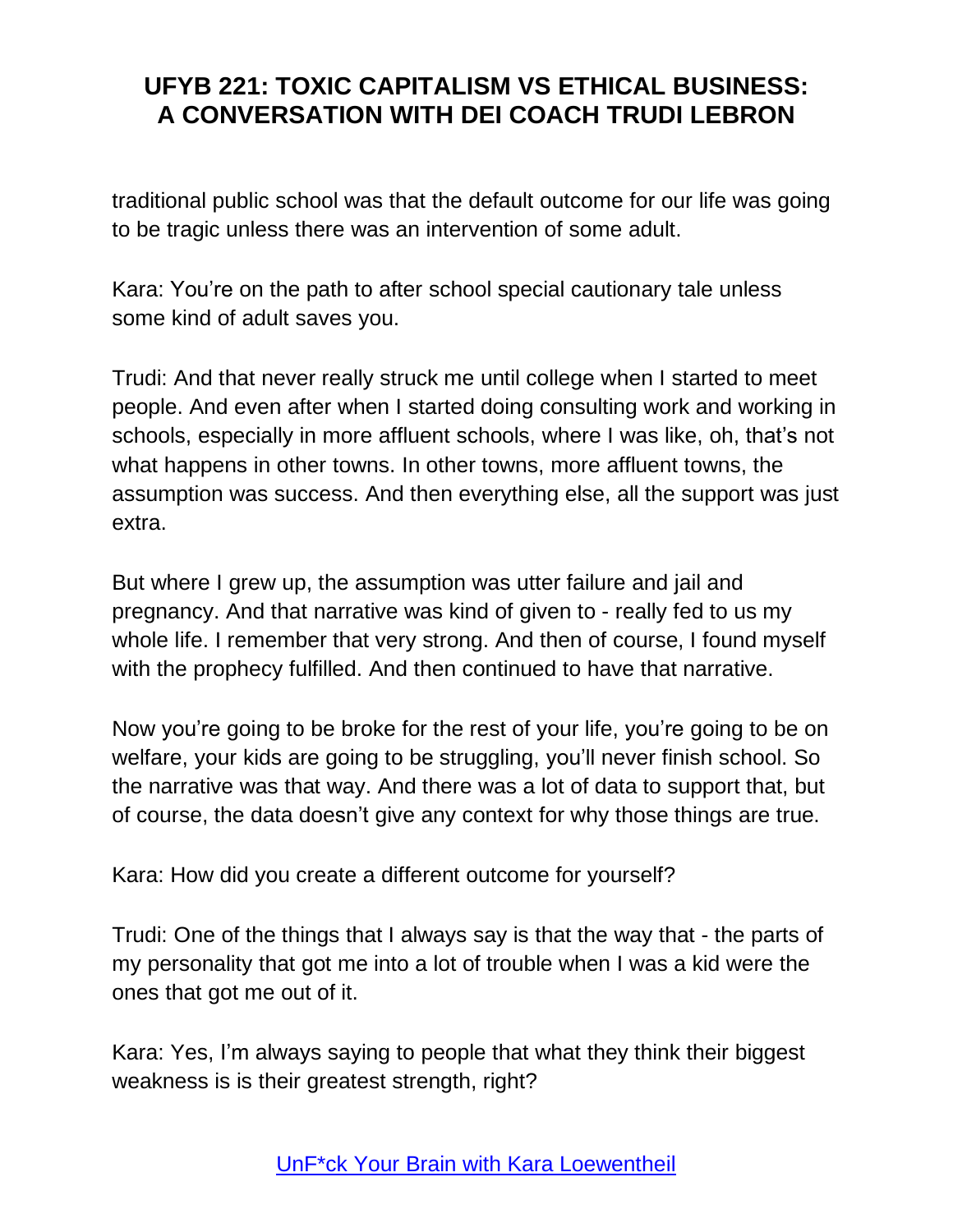Trudi: Yeah. So you know, the not wanting to follow rules, the questioning absolutely everything, not listening to what adults were telling me, those were the things that allowed me - when the adults were saying well, now your life is over and you're never going to be able to finish school and you're never going to do this, I was like, okay, watch me.

And I don't really have a place where that came from. I was certainly an outlier in my family and in my community, but I think that there was this deep connection and it's almost magical in a way. Just seeing things on TV and envisioning a life for myself that was so radically different, and kind of being like - having no real examples of what that was.

But just thinking like, other people live in a different way. That exists in the world. So how can I do that? And just being so really stubborn. I refused to be broke. I refused to be broke, I refused to be struggling, I refused to be uneducated. I refused to accept what everybody was telling me my life is going to be. And just figuring it out. I know that sounds so cheesy but it really was.

Kara: You had a set of thoughts that were like, this is what's motivating these actions. I think you and I have talked about this but it's such a conundrum's not the right word. It's just such a tragic paradox to me that there's the ideology of - which neither of us subscribe to and most of my listeners don't, of kind of like, structural whatever doesn't exist, pull yourself up by your bootstraps, we don't subscribe to that.

But then what's positioned as the alternative is basically people swing to this other extreme, which is like, circumstance determines everything, which is actually super infantilizing and fucked up to tell people that well, since we can't solve structural racism, poverty, or sexism in this lifetime, there's nothing you can do about your life.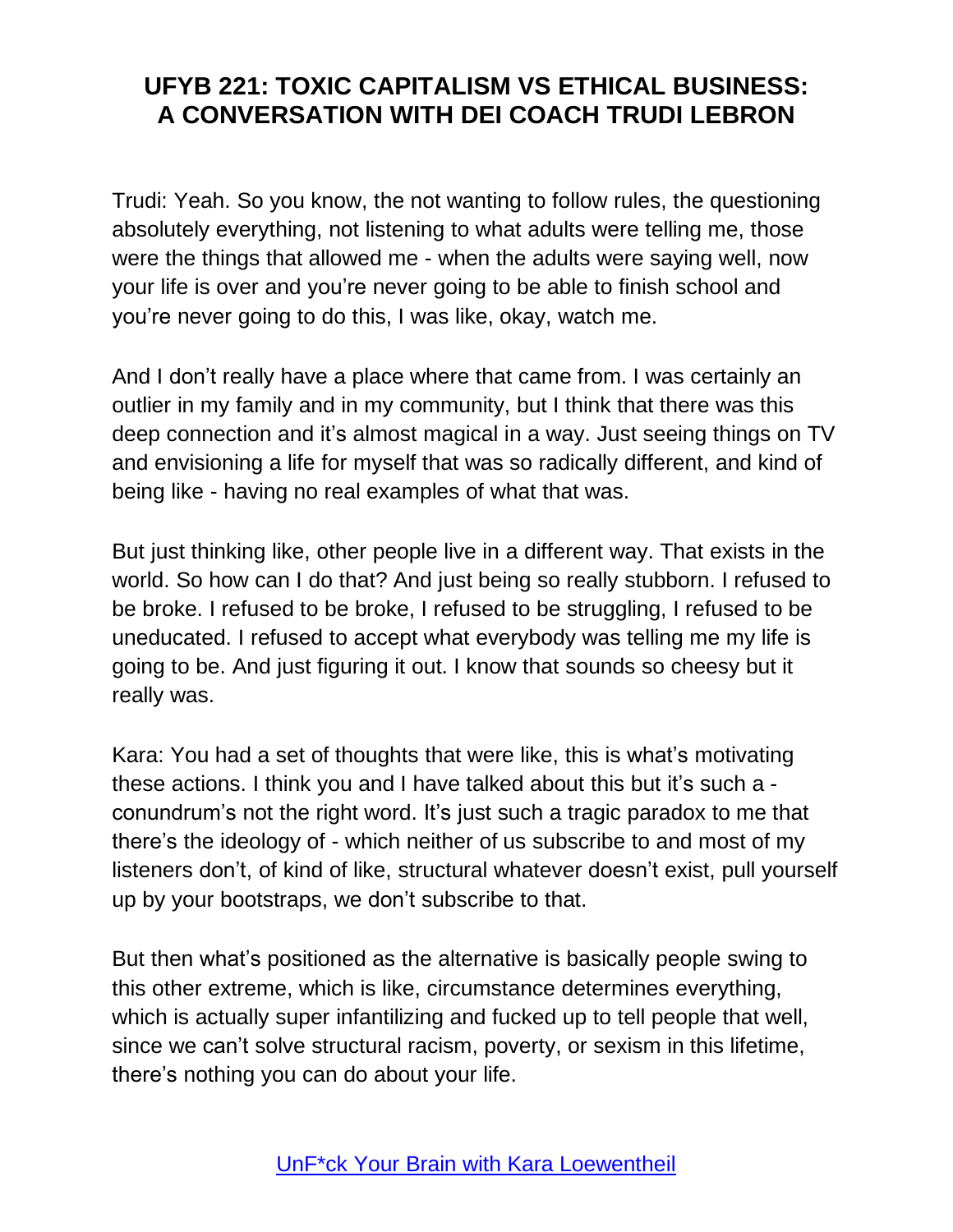There's nothing anyone can do about their lives. It's super structural Marxism all the way. The end. And I'm not a Fox News commentator, I actually know what structural Marxism is.

But it's like, that's it. So I think what's so hard to cut through the mess with seems to be that to say that people have some choice and some agency, not total agency, but some agency, and how they respond to circumstances is not to blame people who don't already see that or feel that or haven't had that example or aren't able to do it.

It's not an apportionment of blame. But it's not helpful to go all the way the other way and just tell people, well, there is discrimination against unwed mothers, single mothers, discrimination against teen mothers. All these discrimination factors exist, and so you're completely fucked forever, sorry.

Trudi: Absolutely. You know, I've always had this strong sense of agency and I refused to participate in any relationships or even relationship with myself where I would give up that agency. So this idea, for example, that you don't have a choice, I completely reject that. You may have all bad choices.

Kara: You may not like your choices. I coach on this a lot. Sometimes I don't like any of my choices, but they're still choices.

Trudi: Right, they're still choices. So I've always been really connected to this idea that even though I don't like the choices that I have, I do have a choice.

And if I resign myself to the idea that I don't have choice, that I am participating in my own oppression and my own - giving away all of my power because I'm just like, oh, well, I don't have any choice. I do. And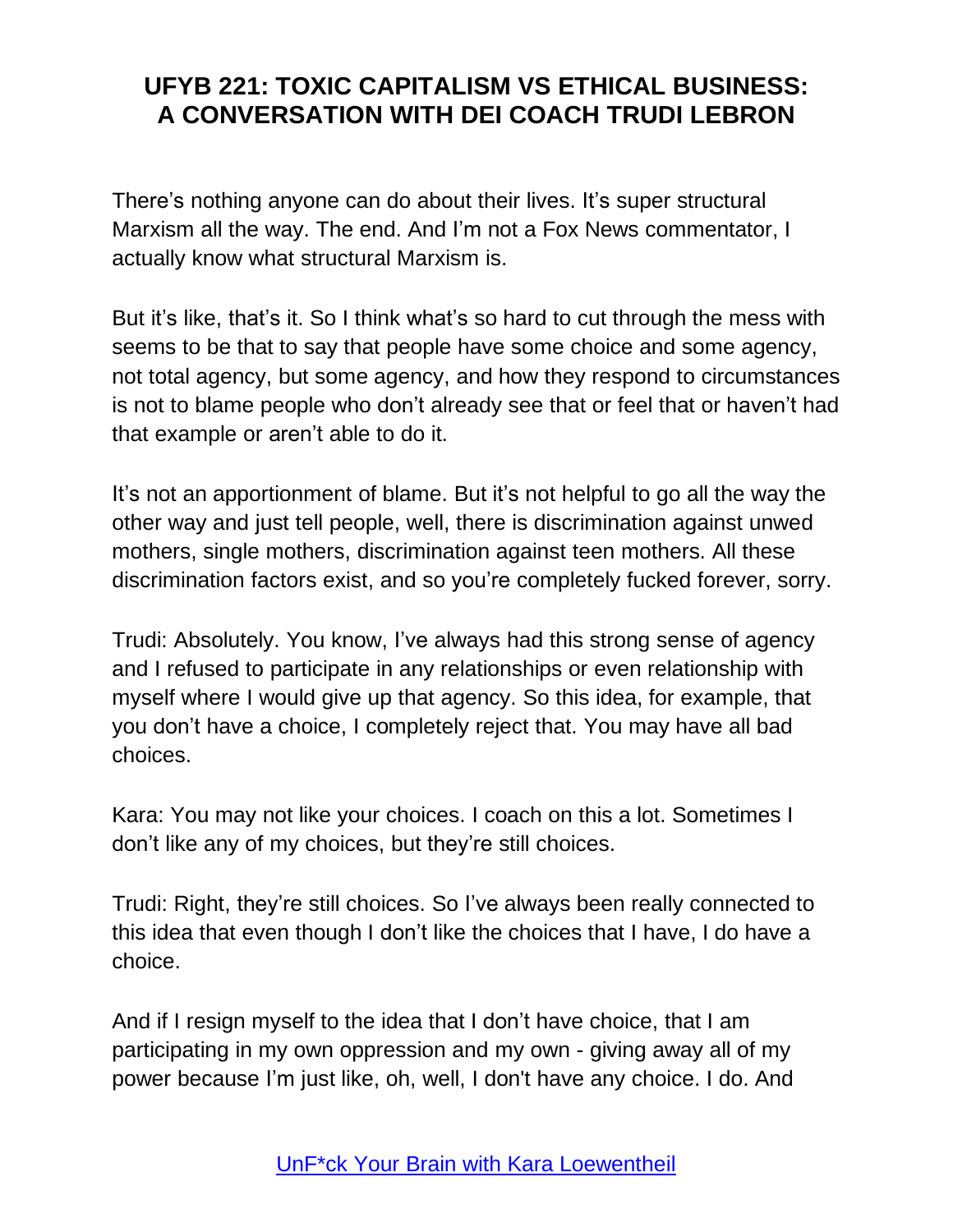because I was so connected to that, I was able to do things and tolerate things that weren't enjoyable for a bigger vision.

Kara: That is everything. When we tell ourselves that we don't have - who benefits from us believing we're completely disempowered? It's not us. It's the oppressive structures and the people telling us that. When we abandon all of our agency, we are doing the oppressor's work for them.

We are internalizing and replicating that belief system that doesn't do us any favors. It doesn't do us any good. And I think that idea of I hate all these choices but they are choices, the reason it matters is every time you make a choice, you move yourself to the next point where you'll be able to make another choice.

You'll be able to make another choice. So you are creating more and more opportunities for new chances to come along, to see new avenues, to make a next choice. Whereas when you resign yourself to having no agency and make no choices, that's it.

It's like a flat, as opposed to every time you make a choice, you're moving yourself forward to another one. Eventually, you'll get to a set of choices where you actually like some of the choices.

Trudi: Yeah. The more you do, and eventually you're like, oh, I have lots of choice now. So I've always been for whatever reason, partly my personality, partly because of where I grew up, just being able to see that I have some influence over my life.

So I dropped out of school, I got my GED, I enrolled in community college as soon as I was able to, which happened to be because I left school so early, a year before my graduating class finished high school. So my friends were seniors in high school and I was a college freshman.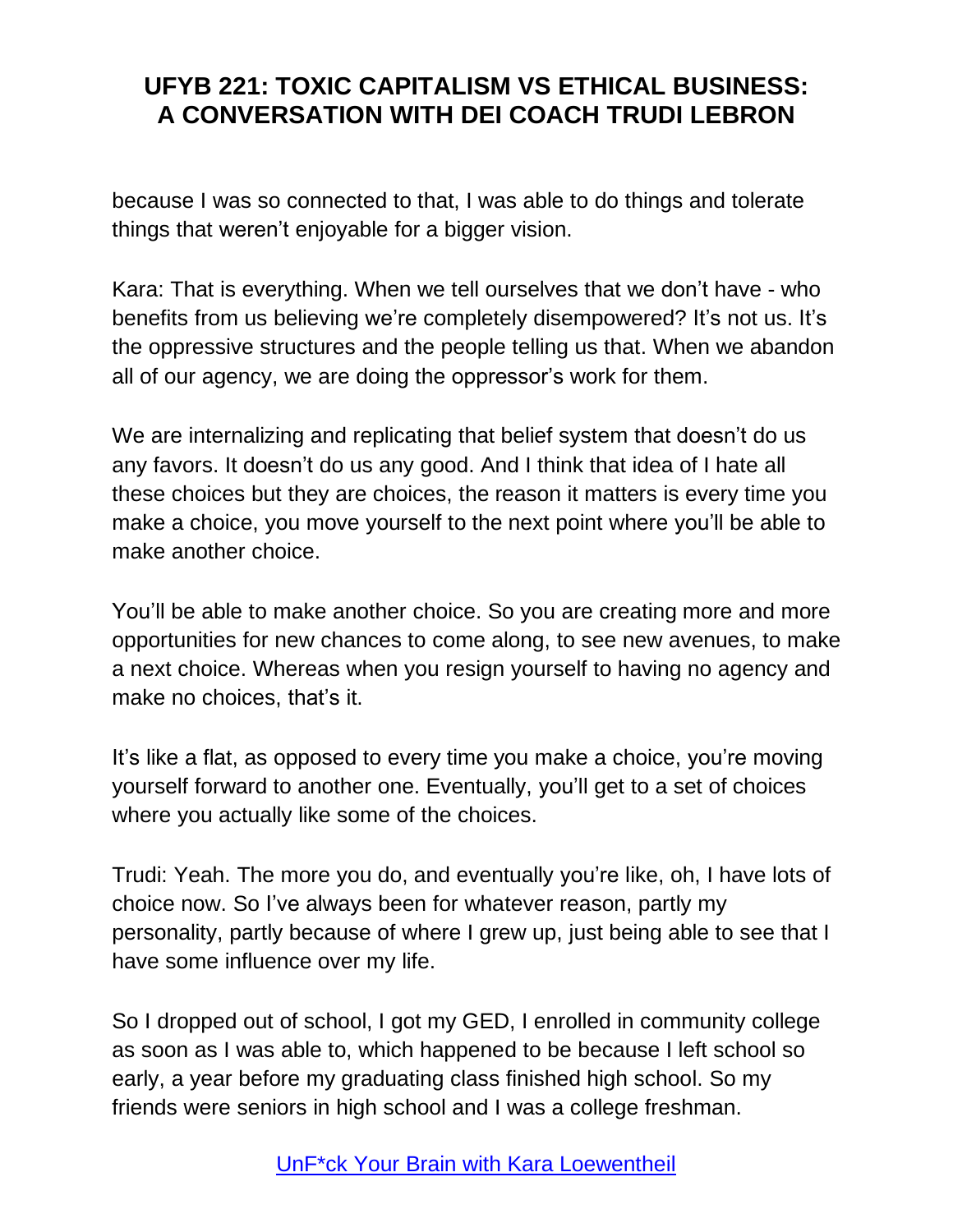Just going part time, trying to learn how to be back in a classroom because I'd been out for a couple years. And I started studying psychology, studying sociology and just really getting kind of turned on to oh, there's a whole system in place.

And I became obsessed with understanding what makes people who come from the kinds of environments that I came from, what are the determining factors that support someone having positive outcomes versus outcomes that are more stereotypical and statistical. Like, why is that?

And that just kind of set me into a whole world exploring race and equity and systems and all of that. So that is how I got here and why I continue to be so passionate about coaching in this intersection of justice and equity and coaching. Because these are the kinds of things that make the difference in people having that agency and self-determination and influence over their life.

Kara: And it's empowering. I think the point of coaching is teaching people how to empower themselves. It's not like, well, I'll come in and make this difference for you. It's like, let me help you see your own agency. And I think for anybody listening, the best news is that you don't have to just magically, as Trudi was, be born with a belief in your own agency.

You can actually learn it. If you are not someone who feels that way naturally and understand that your sense of disempowerment is what you've been taught to feel. If you are a woman, if you are a person of color, if you are fat or disabled or neurodivergent or whatever else, any marginalized identities you live in, you're basically taught that you are helpless and not good enough and that other people should be in charge of decisions for your own welfare.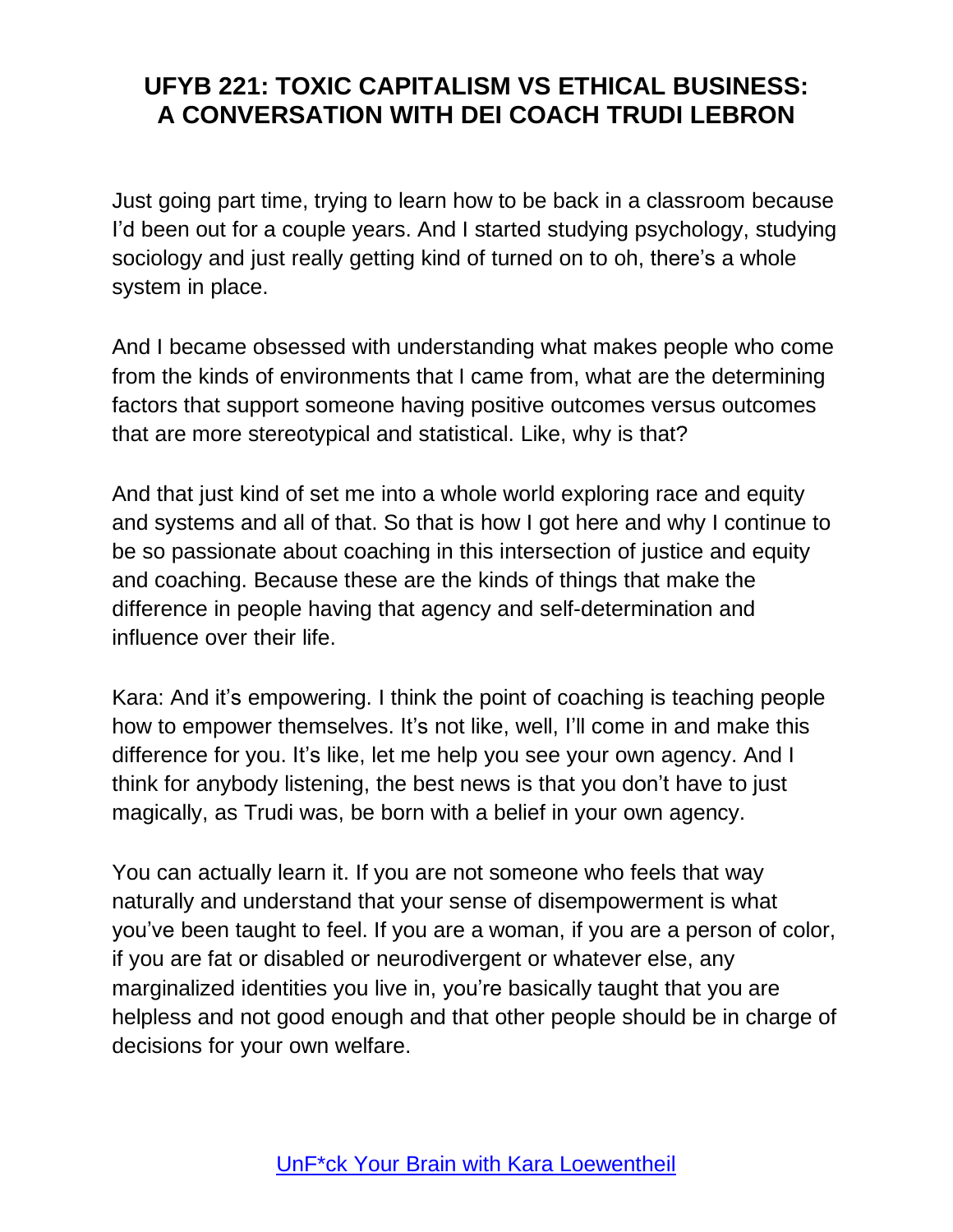So all of this, this belief in your own agency can be built. That's like a mental skill you can learn. You don't have to be born with it. So let's talk about one of the systems, which is capitalism, because you blew my mind the other day with this concept of toxic capitalism.

Because you know, as you've experienced coaching me and I think probably a lot of your clients are like this, having come from a social justice background and transitioned into entrepreneurship, I had a lot of thought patterns that came from one context and didn't make sense in another context.

So I've done a lot of work on my money mindset over the years. Let's just start with - this is something that came up recently and I was like, we have to talk about this on the podcast. So tell me how you would define capitalism and how you define toxic capitalism. What does that concept mean?

Trudi: So capitalism, I think the way I think about capitalism and this is - I think a lot of people who know my work are surprised when I start having these conversations because people would assume that folks who do the work that I do, that I would be automatically anti-capitalist.

Kara: Which is so funny also because you run a business.

Trudi: I know. There's so many things. One of the problems with anticapitalism too is there's not even a good framework for what that is. People use that term meaning anything that is not capitalist, but capitalism, it cannot be distilled in one sentence. So I'm going to do my best to just say capitalism…

Kara: Adam Smith will roll in his grave, it's okay.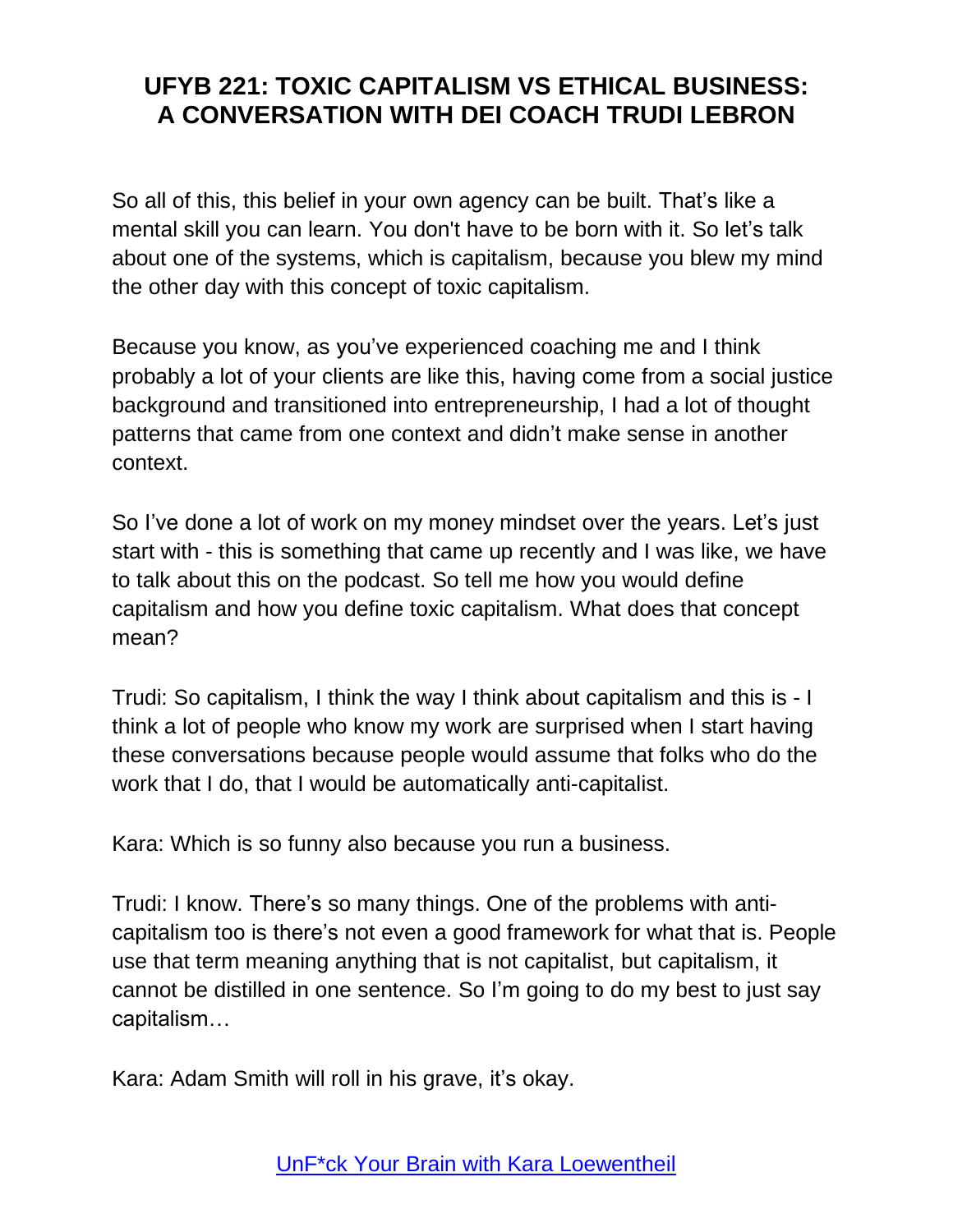Trudi: Absolutely. It's an economic system that allows people to earn money, to own businesses, and to participate in an economy that is their own. Where people can own it and make decisions and have influence over it. And receive capital, especially at the larger levels, we're not talking small business here.

Receive money from others in other to build businesses. So for example, if you're building a coaching practice, you can definitely bootstrap the heck out of it, which is what most people do. If you're building a new medicine to cure something, unless you were born into a family…

Kara: Unless you're already a billionaire.

Trudi: You need to be able to take investment from other people and there needs to be rules and structures in place for receiving that money, repaying that money. So capitalism is the container for how all of those rules operate, how all of those relationships operate.

Kara: So let's pause there. Because this is something that's really important and I yell about this all the time, so I just want to yell about it again right now to the people listening, which is like, I obviously didn't set out to coach coaches, but small business owners and entrepreneurs and coaches come into my orbit.

And one of the big ways I see women, other marginalized, people of color, various marginalized identities hold themselves back, but especially women I think because of the socialization around it is that even when they have a business, they are using personal finance morality to think about their business.

So they don't want to take a loan. I see so many coaches who think about having "debt," even business debt as this bad thing that means they are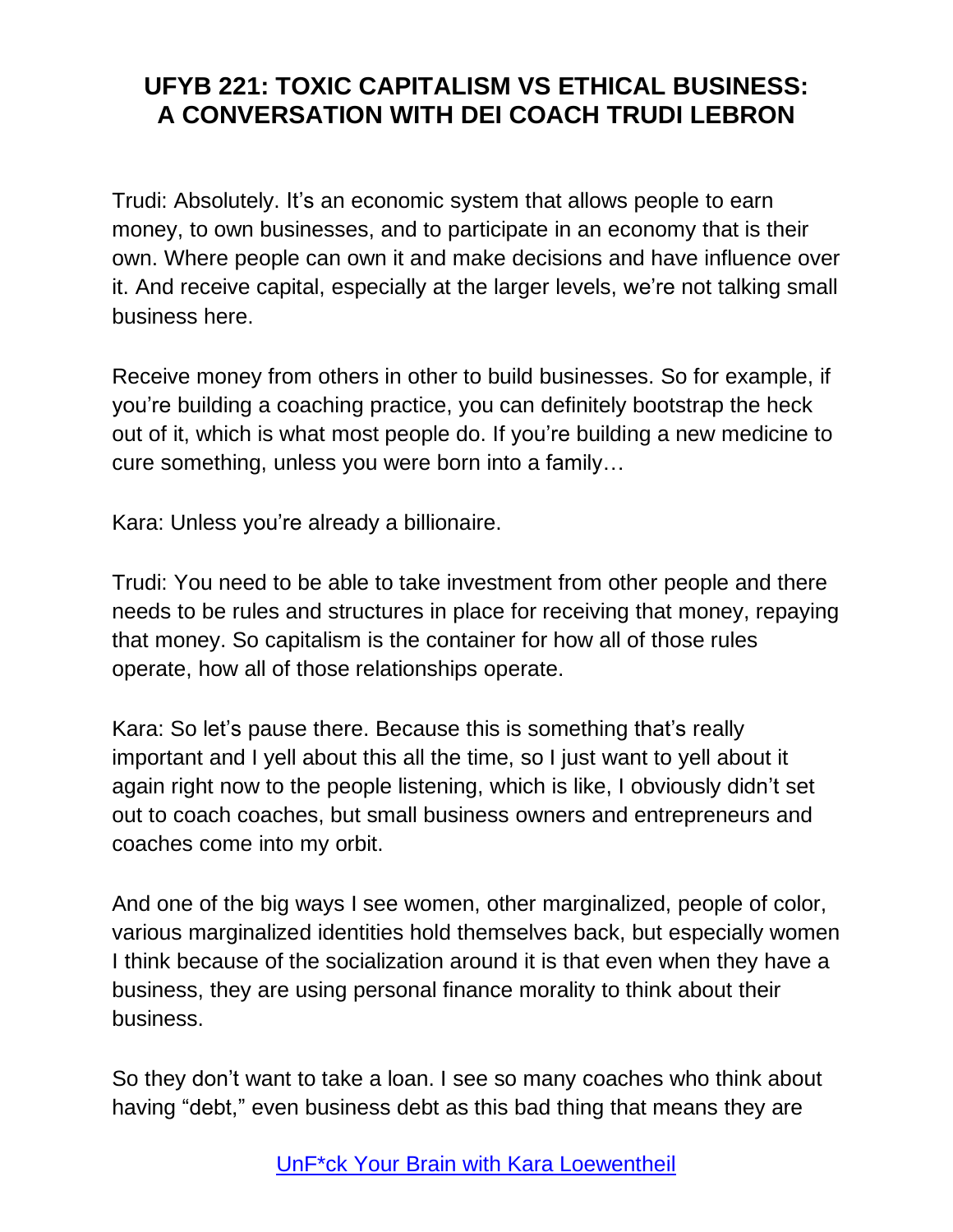bad with money. And not good with money, and can't be trusted with money, and can't earn money, which is a very personal finance moralist mindset.

As though their business is the same as consumer debt because you bought 14 TVs. And it's not the same thing. And business debt, capital as you're saying, that is the way that businesses function. Most big businesses have a revolving line of credit.

It's the entire reason that capitalism was invented was that people cannot scale businesses without infusions of capital by which we mean the money that they can use to build the business. So you need an international finance system basically that allows for that.

But I think to me, this is so important because one of the reasons people are so weird about this stuff is that they have a whole bunch of things conflated that actually have nothing to do with each other. And then it brings all of this personal consumer spending mental drama to the way they're trying to build their business when those are completely different things.

Every big business in the world pretty much takes out loans and uses capital. That's why we have the system. And it's not a personal moral failing if your business on day one is not bringing in the revenue to cover itself.

Trudi: Right. And that's why even within capitalism, these rules that I'm talking about are the things that dictate that businesses are treated as separate entities outside of the individual owner. And there's all kinds of relationships that exist, regarding your tax status and…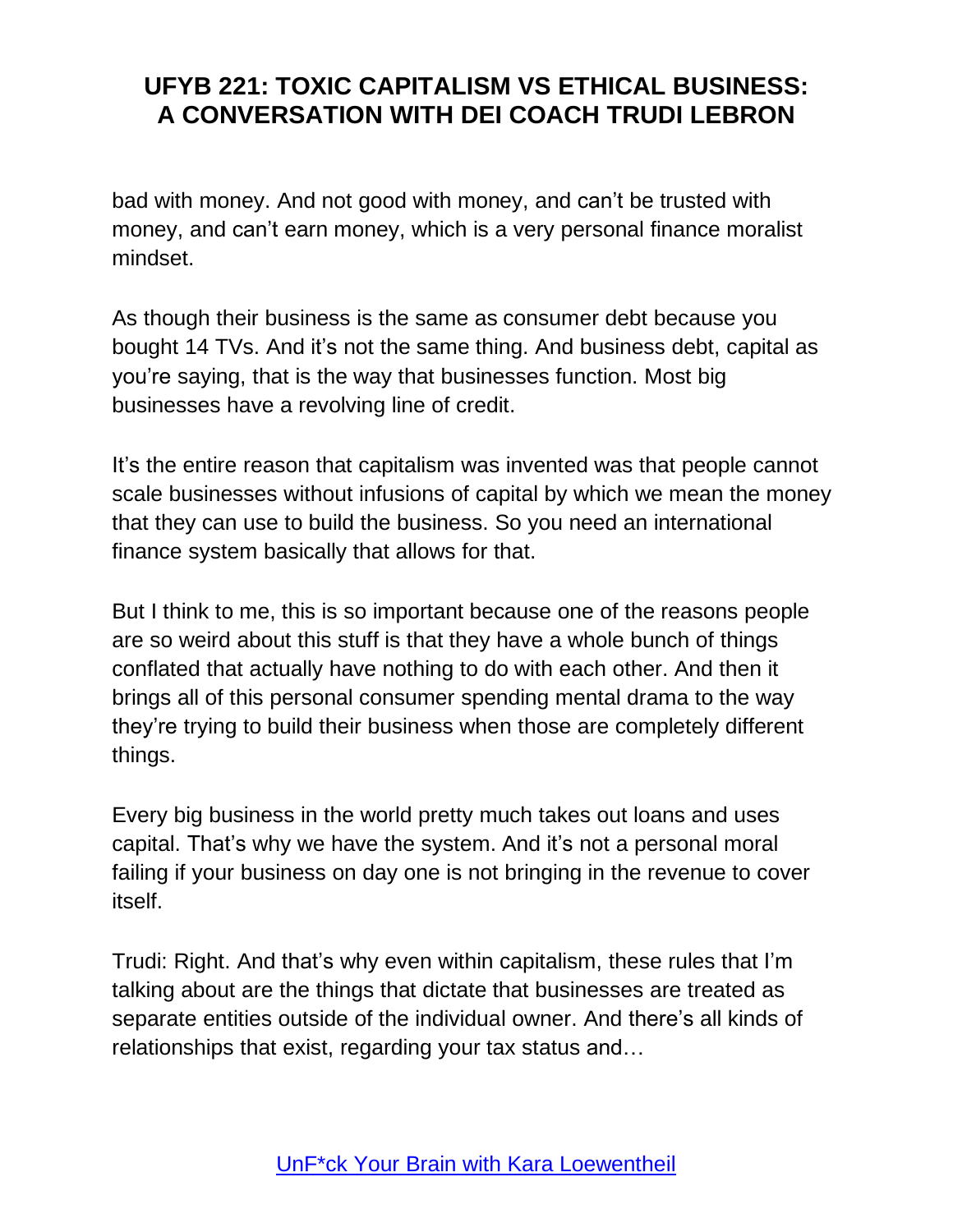Kara: That's so funny because honestly, probably S corps fuck people up in the head. Because it goes to your personal income tax return and it just makes it still seem like it's just you. Probably bad for their thought work.

Trudi: Probably is. So capitalism isn't just this one thing. It's not just people making money. It's all of these interconnected policies and laws and practices and relationships that govern and dictate how our economy works.

It is both our ability to own a business and all of the listeners who own businesses, that you can hand a shingle and be like, I'm open for business today, I'm going to take money and provide a service. That's because capitalism. That's because of our economic system and the laws that allow us to do that. You can't do that everywhere.

Kara: So then what is toxic capitalism? Because obviously we also all know that it can go too far, right? There's a big difference between you and I and Jeff Bezos. Many differences between us.

Trudi: So many. All the differences.

Kara: So many differences. In fact, we're carbon-based life forms might be the only similarity.

Trudi: So in the same way that our ability to own a business is capitalism, it's the exact same way that capitalism is also Jeff Bezos' ability to earn bagillions of dollars and have people on his payroll who work 40 hours a week and still can't meet their basic needs with a 40-hour week job.

The fact that those rules are in place, that is also a function of capitalism. So what I have started to use, toxic capitalism, in the same way that we talk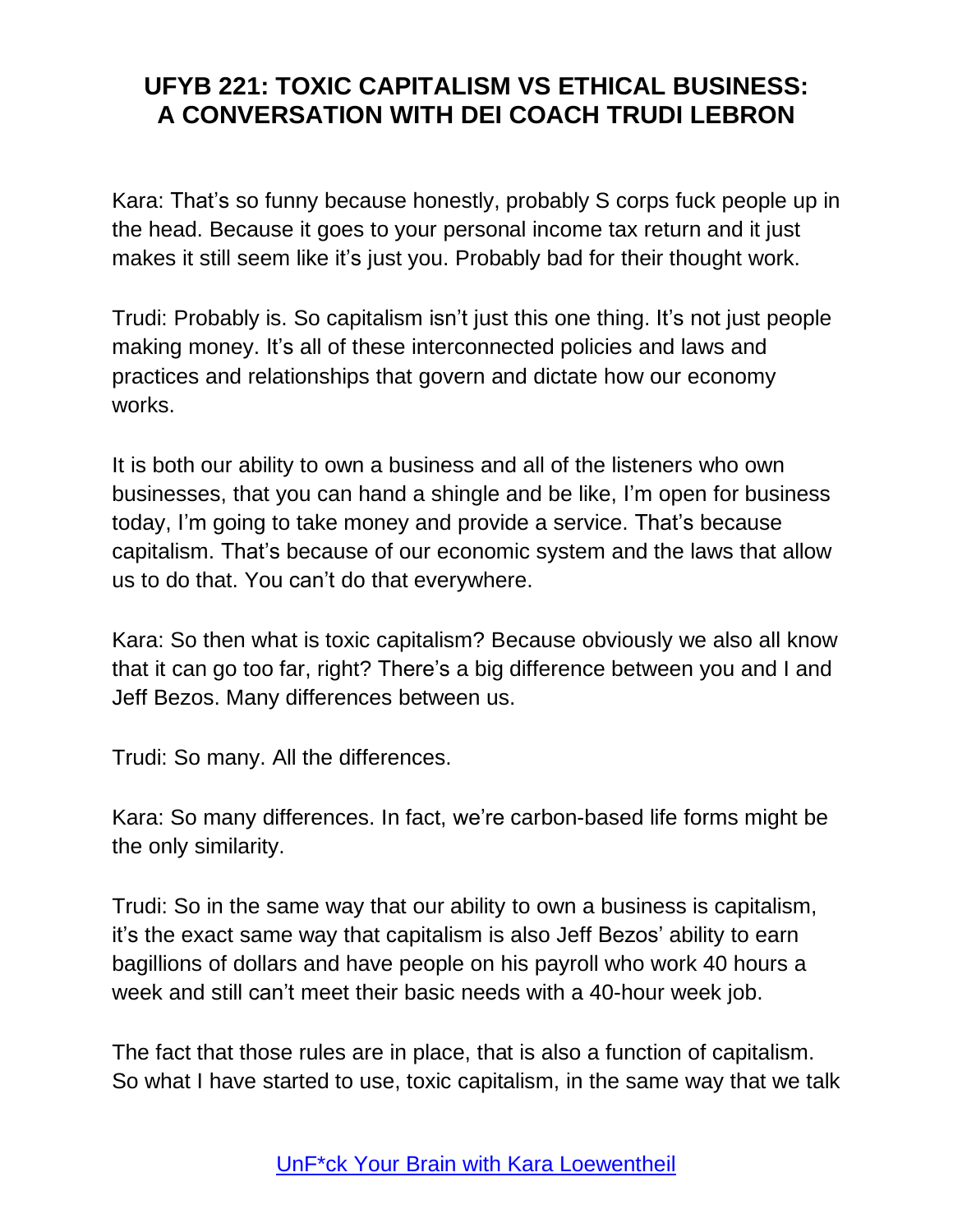about toxic masculinity, or we talk ab out toxic - more toxic aspects of all kinds of things.

To talk about these more insidious practices in business that really are about the exploitation of people and the abuse of power and all of the things that make it possible that companies can make and pay out millions of dollars to CEOs and shareholders, while simultaneously furloughing workers for a year of the pandemic, but still having the money to pay out big shares of earnings.

That's terrible. I think on a moral level, we can agree that that is a bad thing. But there are all kinds of these rules that allow these big corporations to do that. That's a function of choice. That's because of policy. Those things can be changed.

I think it's really important that we are careful to not throw away an entire system without really thinking about the implications of all of the ways that our ability to earn and own companies are actually good for us.

Kara: It's making me think of like, I don't know, a vitamin or medication or something that the dose is important. At the right dose, it's life and health promoting, and at the wrong dose, it's toxic literally and will kill you. So I think it's interesting because I do think if you are a real structural Marxist all the way, then I think your argument would be that capitalism is inexorably and inherently always going to lead to maximum exploitation until there's a revolution.

But I think as we see in coaching all the time, it's like, my opinion is anything that's that black and white is probably not actually correct. So what do you think are some of the - we don't have to draw a super bright line because it's a spectrum.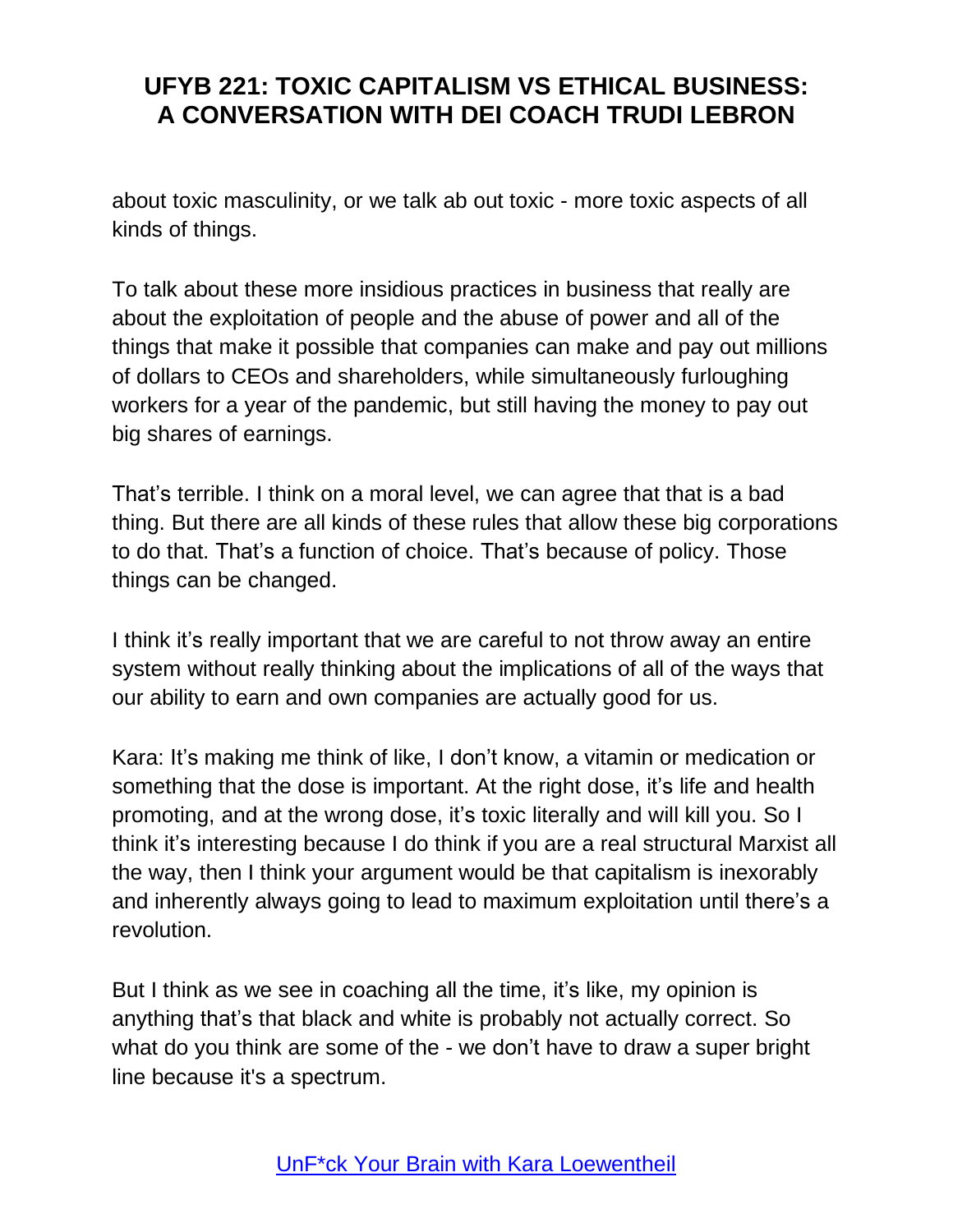But I am curious to hear what you think are maybe some of the deciding characteristics. One of the things I see that I feel like goes on in the especially more social justice or social media conversations about this stuff, besides the fact that most of the people don't have degrees in economics or sociology is because we have such an unequal economic system right now that does feel oppressive and exploitative to so many people who are struggling to make ends meet, it then becomes - for everybody, it's like anyone who makes more money than me is the same is Jeff Bezos.

It's all been collapsed kind of. And I'm sort of like, okay, but actually the problem of wealth inequality in this country are probably not the person who owns the restaurant where you're a waiter who has a 2% profit margin because restaurants are very tight to run.

That's not the problem with wealth inequality in the country. The problem is the six billionaires who don't pay any taxes. There's a scale issue that people don't understand, particularly because it's actually mentally hard for the human brain to understand what a billion is compared to a million.

You guys should Google. There's amazing YouTube videos that show it with grains of rice or distances driving. It's bananas. So I'd love to hear what do you think are the characteristics or signal points that we are moving from a more socially protective version of capitalism we can say, to a toxic version of capitalism.

Trudi: The things that come to mind right away are really related to the exploitation of labor and the abuse of power. Those are two things that always come to mind right away.

The abuse of power is one of the things that I actually am a little - not that I'm more concerned with one or the other, but that I think happens more often. Especially in smaller businesses. Because so much business training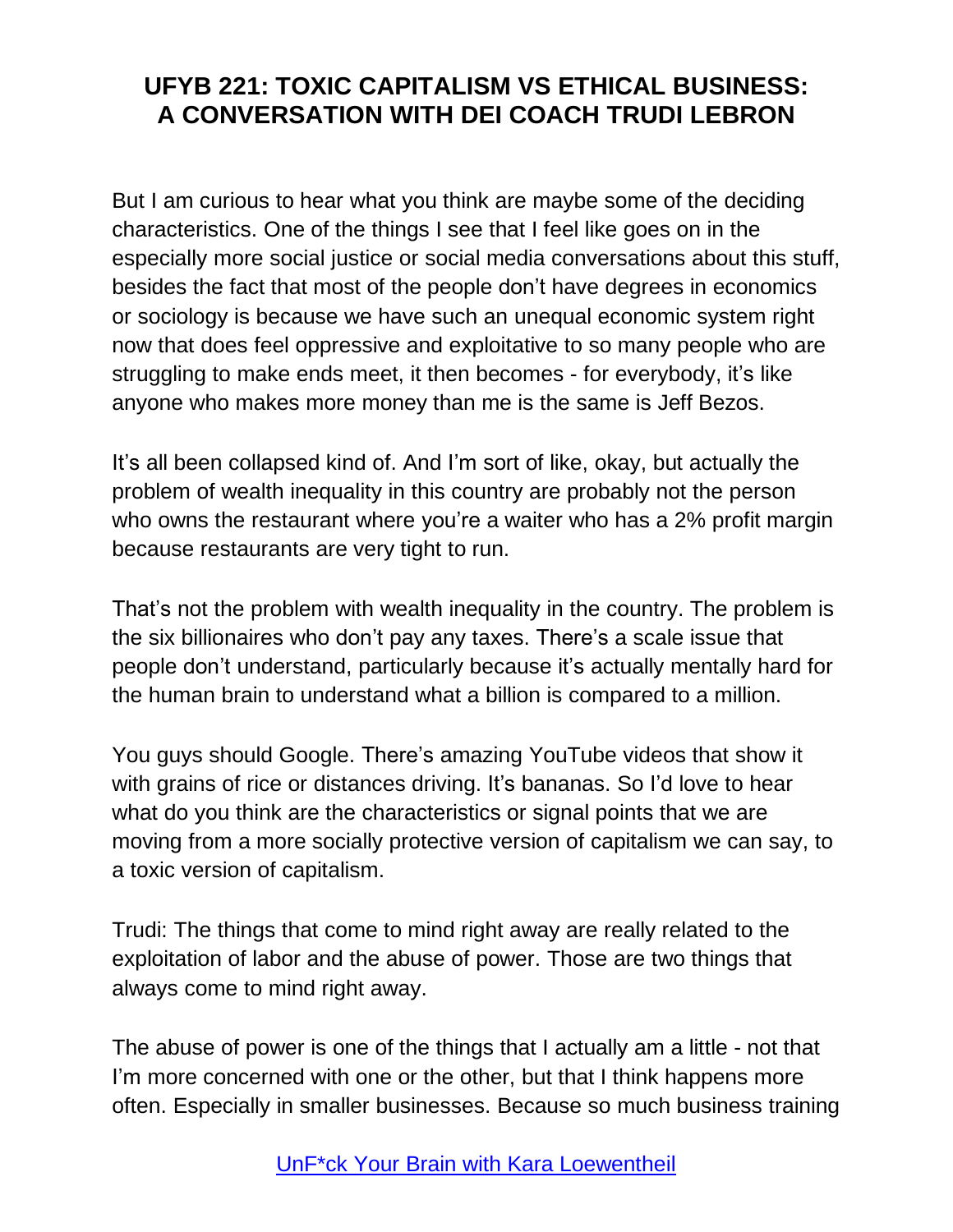teaches some of these toxic practices around hiring labor for really cheap, and just kind of firing people with no…

Kara: Hire slow, fire fast.

Trudi: I cannot stand - I'm having a physical body reaction to that.

Kara: I've been thinking about that TikTok that's going around that's like, I want you to know that advice enrages me, that little song one. That's your feeling about that one.

Trudi: Yes. That is so terrible. Because these things are only meant to protect business owners. The idea of hire slow, fire fast, it really leads people, especially people who have this desire to have control, total control, it really leads people down this path of seeing other people as props.

Kara: Disposable.

Trudi: And not really thinking about the relationship between an employer and a person. Not just a worker, but another person who's going to come in and who needs training and who needs support, and who also took a risk in possibly leaving another job and coming to you.

There's all of this other relational stuff that's happening. And I think our typical business training really walks people down this path that really stats to lead on white supremacy and toxic capitalism. And it's because it's all about the consolidation of power and ownership.

That ability to just do what you want. I think that's dangerous. I think in order for businesses to function healthily, I mean, look at right now. Right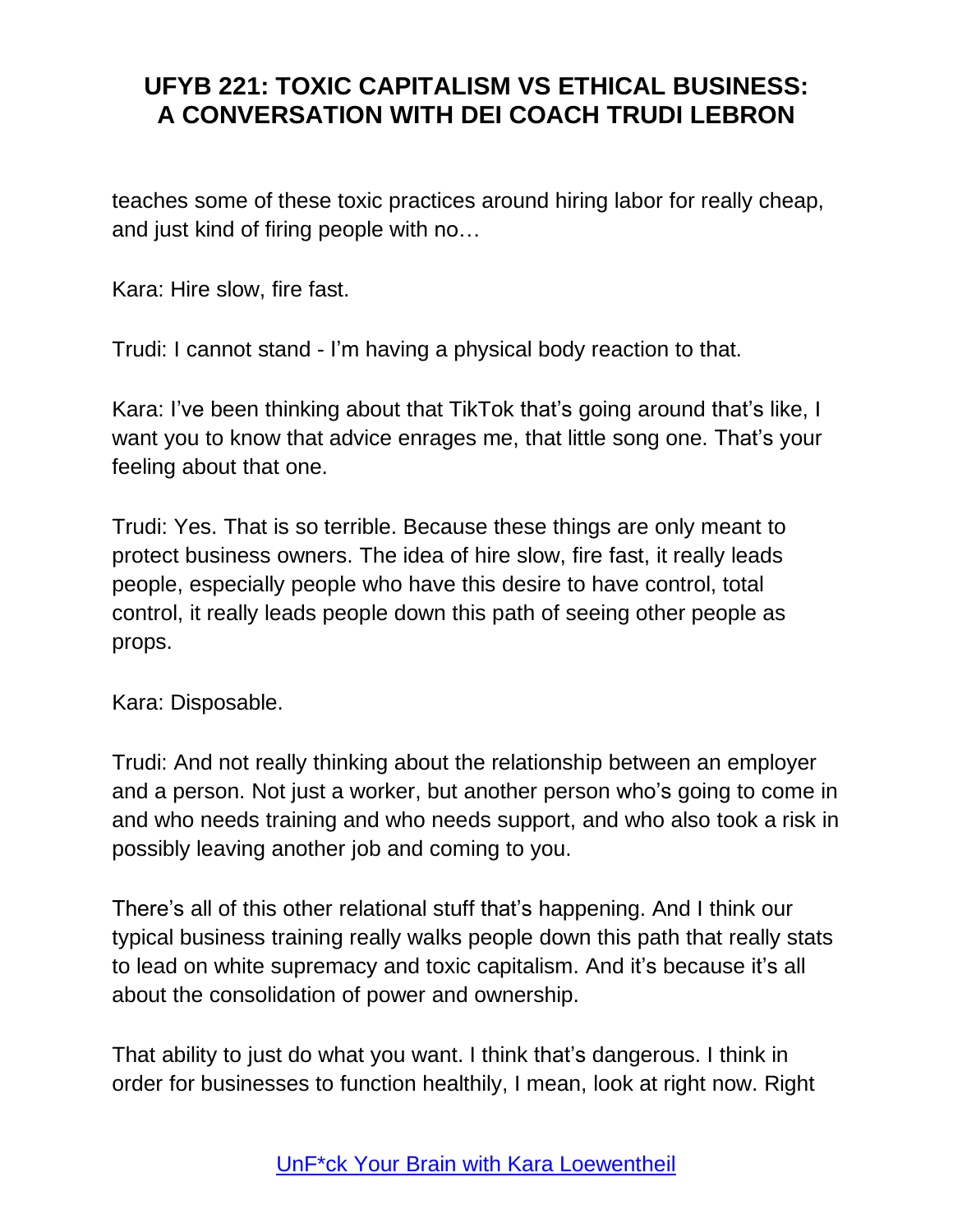now, we are in a moment where people are like, I do not want to go back to work because they're tired of being treated and being paid what they're being paid and being treated the way that they're treated.

And so I think a lot of it comes into play around how people are treated in the workplace, what people are paid, the exploitation of labor, paying people as little as you possibly can, meanwhile, in order to profit yourself.

So if you're paying people - if you're a small business and you can't pay a whole bunch of money, that's different than having the ability to pay people enough money to live proportionate to where they live and the kind of job they're doing without needing to have eight jobs, and meanwhile you have all this cash sitting in the bank on Instagram with all your fancy things.

Kara: I mean, I think so many people, especially who are socialized as women have almost the opposite problem I think where they're uncomfortable - you've coached me on this. Sort of this like, well basically, as soon as I have employees, I'm inherently exploitative no matter how well I'm paying them, or how much they love their job or whatever else.

This sort of - the kind of people who come to me for coaching are much less likely to have the problem be that they're like, well, I'm trying to pay them dirt cheap to make the most that I can, and more that they're like, I don't think I should be allowed to make any money, I should pay my employees and not pay myself, or I should…

Trudi: That's the other part of it.

Kara: It depends on your socialization and your background I think. But I'm curious what you think about that. And this is something that you've coached me on and I talk about everything on the podcast. It's not like I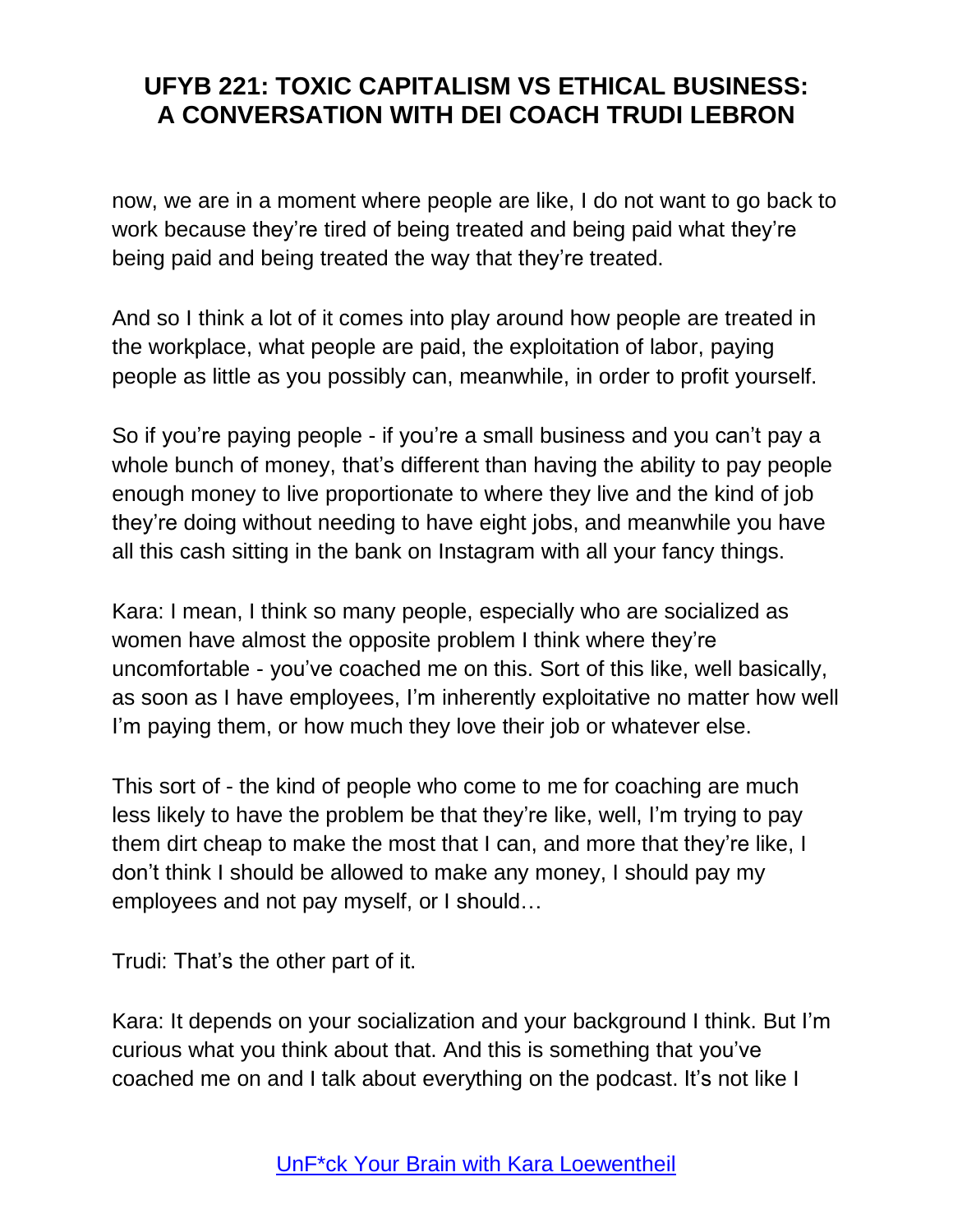have any filter about this. Well, if I'm making money and I'm making more than I'm paying my employees, am I inherently exploiting them?

That's what classic capitalist theory would say. Inherently, I'm able to make more money because they work for me. Therefore, I'm exploiting their labor. But we've talked about where there's limits to that analysis. Especially when you think about classic Marxist theory, we're talking about - this is based on the industrial revolution. And we're talking about a factory most of the time. Not a life coach.

Trudi: Totally. I don't think it's that you're inherently exploiting people if you're employing them and profiting. I think that exploitation happens when you're being manipulative or not transparent or abusive or paying people as little as possible and having unreasonable demands on people.

I think it goes into exploitation when you use your position of power as the CEO or whatever leadership role you have, to have unreasonable requests of other people that they haven't consented to, or that they're consenting to…

Kara: Out of duress. It's really a relational analysis is what you're saying. We can tell when capitalism has become toxic when the relationship is there's always going to be some power imbalance if you are the person who makes the hiring and firing decisions, or if you are the person who has the authority, although of course, an employee can also quit.

But when it becomes unbalanced. And I think people are so uncomfortable with that because I see this come up around coaching in personal relationships too. Anything that is a grey area or requires discernment, people are uncomfortable as they want there to be a clear rule.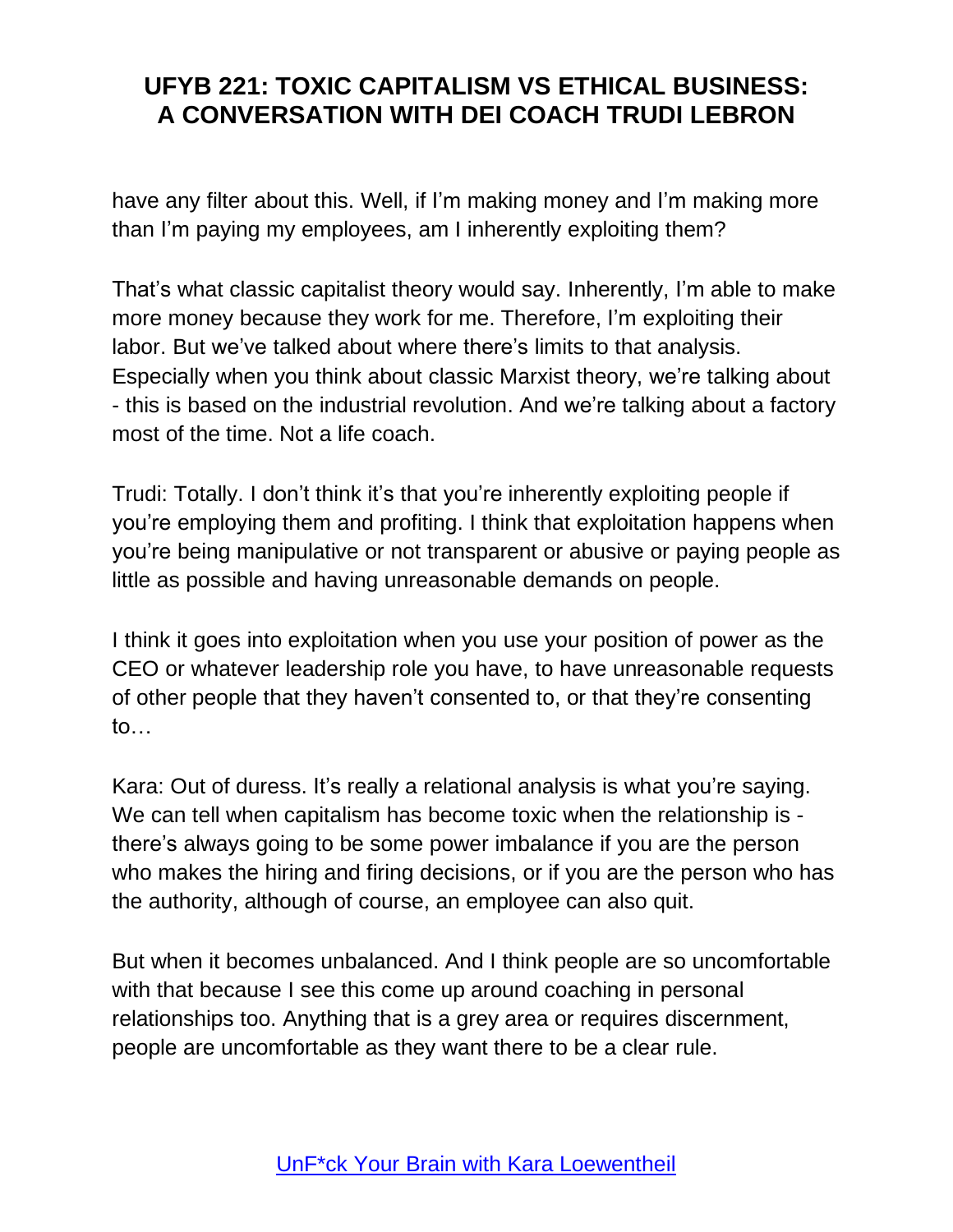So it feels similar to me in the way that it's like, now basically any emotional work you do in a relationship has become emotional labor and should not have to happen, as opposed to like, well, all interpersonal relationships require some work with the other person's emotions. And it's not really an on/off switch. The question is just how much of it are you doing and is it worth it to you. And when we get to the extremes is when we have problems.

Trudi: I remember having a conversation with a student when I was teaching, I think it was an intro to human services course at one of the local colleges. And he was expressing to me his frustration with his job that would frequently all him on his days off and ask him to come into work and he had plans and he had kids and he was in school.

And I was like, "Well, say no. They call you, either don't pick up or say no." And what he said, I certainly remembered being - I used to work in CVS and restaurants and stuff like that. So I remember what that was like to be in those jobs.

But he was saying that he felt like if he said no, that they would penalize him. They would cut his hours, or maybe fire him, or they wouldn't put him on the schedule for next week. That's exploitation. That is absolutely exploitation.

Kara: Also to me, this brings together the two threads of our conversation in such an important way, which is yes, there are employers who will do that. Yes, it is real that it is not a simple, easy thing necessarily to just quit your job if you don't like how they're treating you based on how much you have in savings and whether you need the health insurance. All that's true.

And it is also true I think that you have more agency than you think to go out and find a better job, a job where they aren't going to treat you that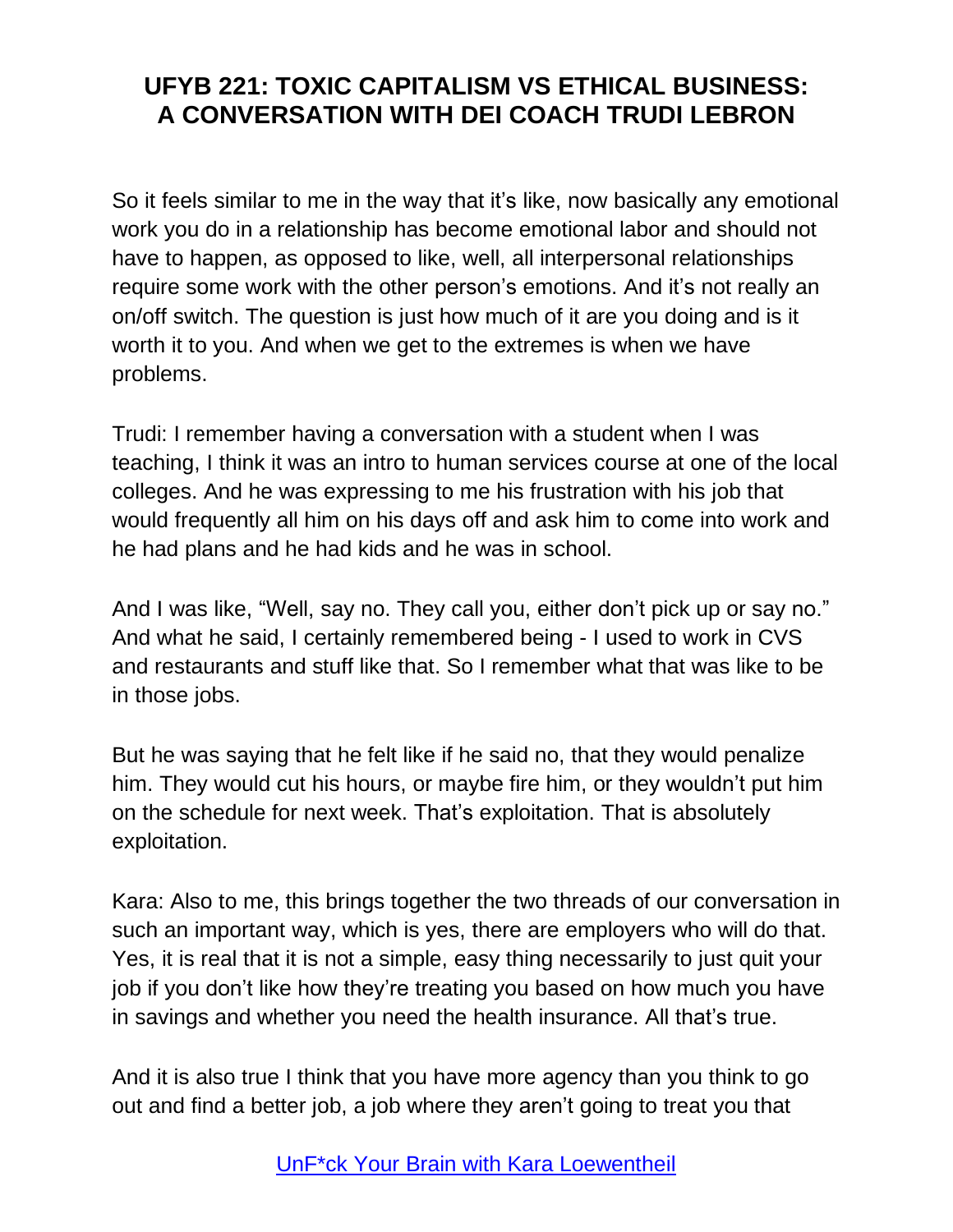way, whatever that is. And that the fact that you think you can't is actually one of the lies of capitalism, which is that since capitalism is inherently exploitative, no job will be any better than this and you just have to put up with it and you have to live in that scarcity and fear.

I just got chills up the back of my neck. That's how these things come together, which is not to say there aren't actually structural constraints that people have to deal with, but this is a perfect example of how when you believe the lie that all of capitalism is like this, therefore all jobs are exploitative and terrible, therefore you are worth nothing and have no agency, therefore you have to take whatever gets dished out to you. That's that same thing we were talking about in the beginning where we teach people that they have no agency.

Trudi: Exactly. That's what I mean, and you participate in your own…

Kara: As opposed to be like, okay, what kind of job do I want? How am I going to figure out how to get that job? I'm going to have to stay at this one until I can, I'm not quitting and not having health insurance if my kid needs it or whatever. It's not that there is no practical reality to deal with.

Trudi: Or am I making up the story that I won't be put on the schedule? Can I self-advocate? Can I pick up the phone and say to my supervisor, "I really can't come in today but I'm afraid that if I say no you won't put me on the schedule next week. What do you think about that?"

And putting that other person who has the power in a situation where they now have to either commit to something, or problem solve it with you, or assure you that yes, you can be home with your kids on your day off, on your scheduled day off.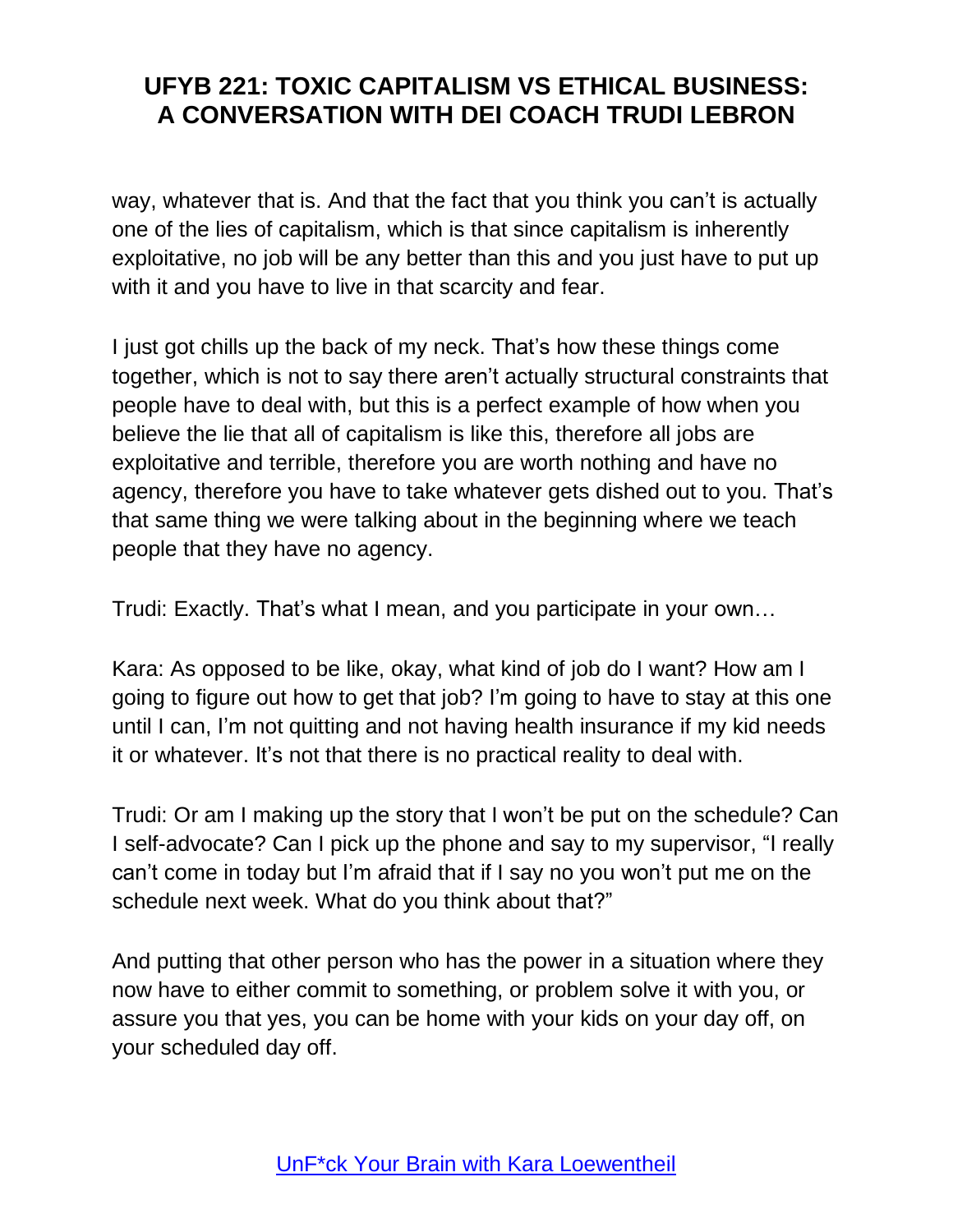Kara: Right. It's such a parallel. There's so many areas. It's like in relationship coaching, it's like yes, some things are abusive, and also the way that we help people out of that is not by telling them that everything is abusive and so they have no agency and there's nothing they can do.

It's like, empowering people to see they do have agency, even in difficult conditions. That's actually how we help people change their lives. Is there anything else we even need to say? I feel like we just tied it together in this beautiful package. Is there anything else you want to share?

Trudi: Yeah. So I will say that is the toxic capitalism piece. So what I am trying to champion is this idea that there are more measures for success. I think this is part of the loop that we get into. We buy into capitalism meaning one thing, meaning that we all have to be out for a bagillion dollars and for the big company and whatever.

And that our measurement for success then, even in small businesses, becomes how much money did we make? I think that part of the solution, especially for people who come from the kinds of worlds that we come from, like the non-profit work, education, social justice, that show up into business thinking I can't earn, I can't pay myself well, or money is bad, instead of bringing a lot of those mindset challenges in is to reframe our relationship.

I've stopped using - obviously I'm talking about capitalism but what I'm encouraging people to think about their businesses as necessarily anticapitalist but equity-centered, and the term that I'm writing about in the book and that I'm talking with people about is around just commerce. So a justice-based commerce where there are more measures of success than just money, how much revenue.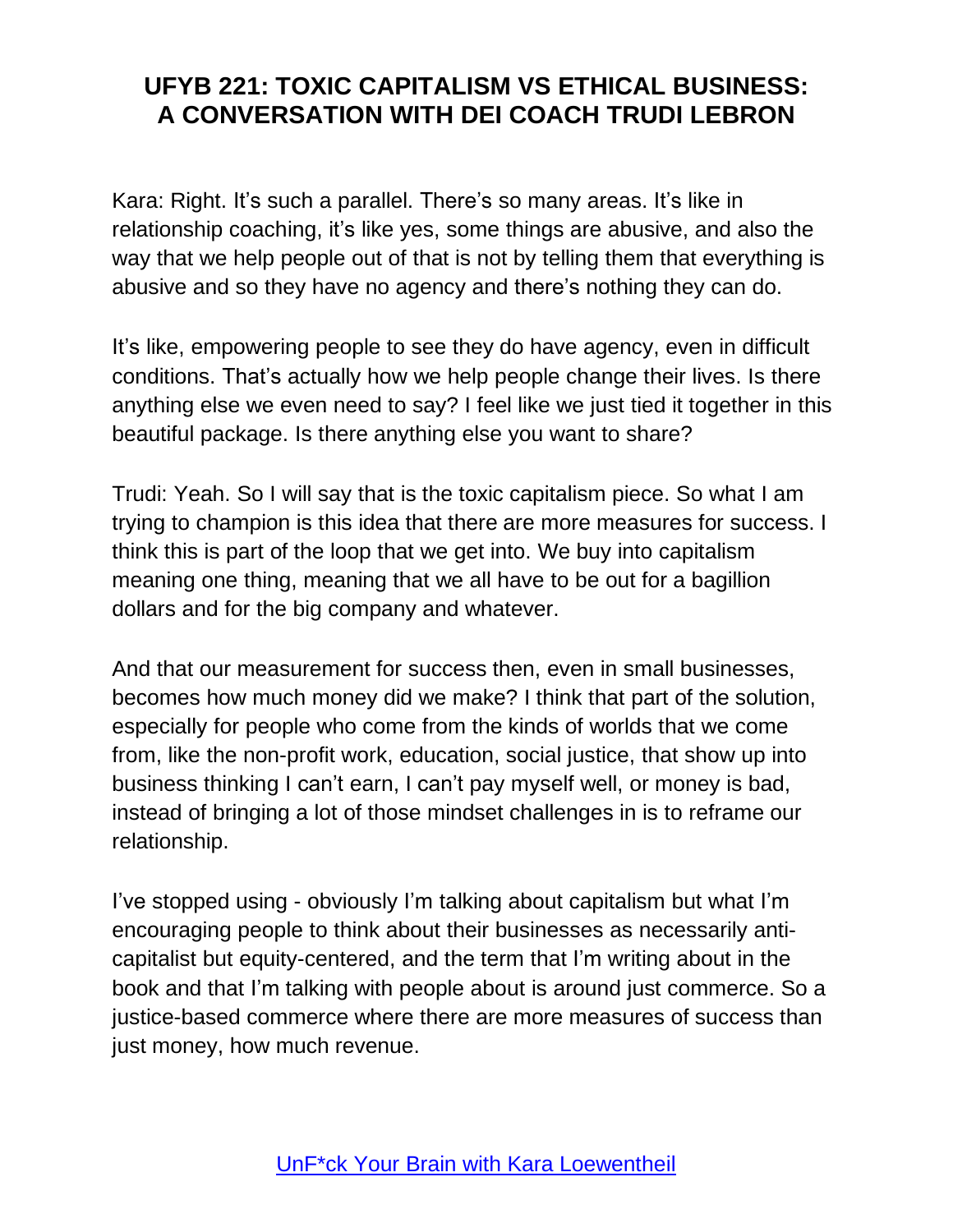Kara: And we need that on the policy level. The truth is as long - for people who didn't go through corporate law, or I didn't go to corporate law, but I took corporate law. I didn't go to a corporate law firm is what I mean.

Anyway, right now for a public company, the company has a fiduciary duty to the shareholders to maximize profit, which means a policy and the law basically is that they have to make decisions that maximize profit for the shareholders, which means firing people, cutting their benefits, all of that stuff. And basically, if you're a large publicly-held corporation, you actually don't have as much flexibility in the matter as you would think.

Trudi: You could be sued if you don't.

Kara: Your shareholders can get together and sue you and often - big companies are venture capital firms or banks or institutions who have enough shares to really do that. So you could be sued for making decisions that are better for workers and bring down the profit line, especially in the short term. We need this at a personal conceptual level, but also at a global policy level, right?

Trudi: 100%. And we also have to remember that if our standard for business is what you just described, and it is, I think that even when people are taking basic business courses - even when they're getting their bachelor's degree, they're learning about this type of business. This big company maximizing profits, minimizing expenses, all of that stuff.

That rule doesn't apply unless you're a publicly-traded company. So if you own your own small business, you get to make up a different set of rules and measures for success. You don't have to hold yourself to that standard. You can choose.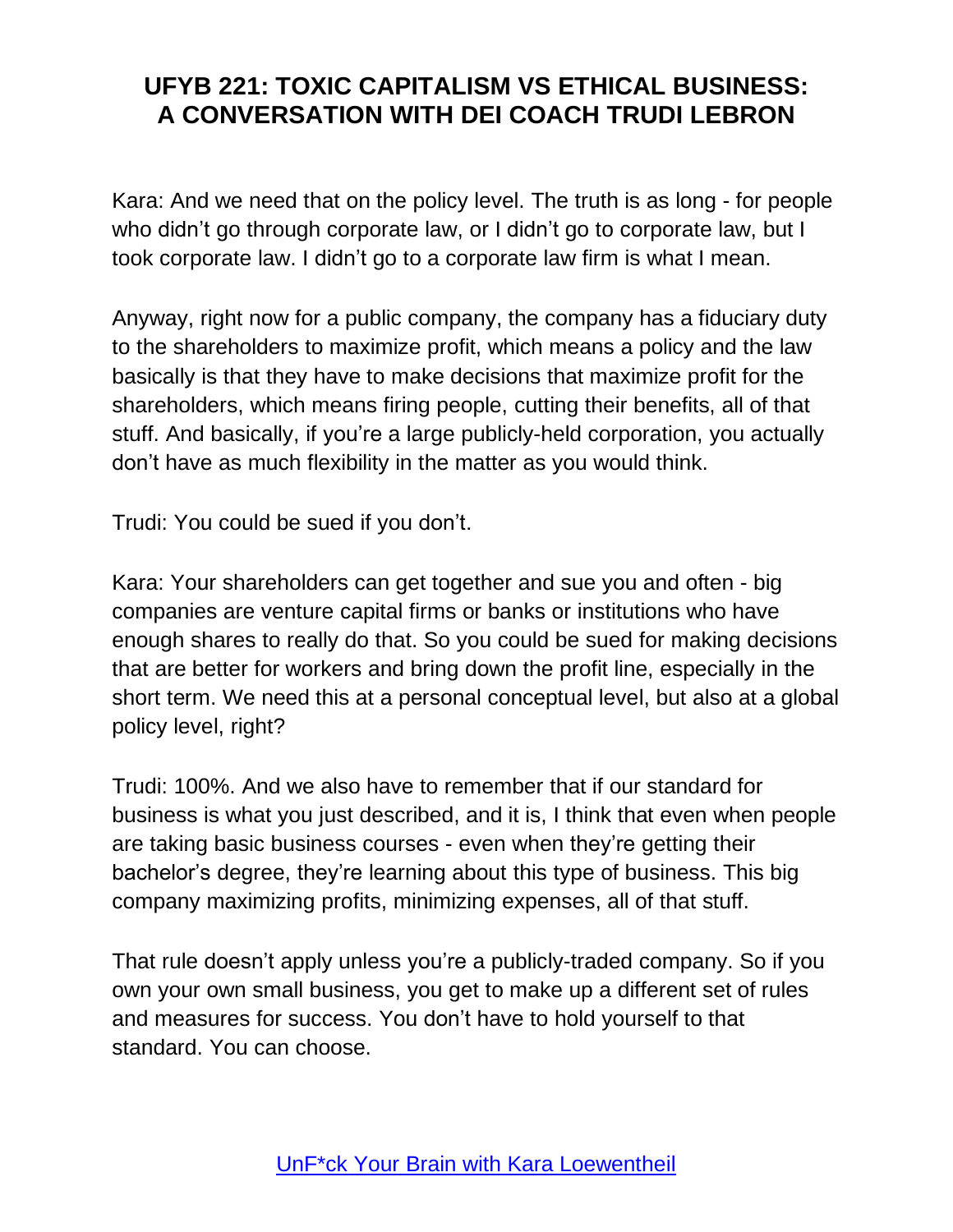And oftentimes, it's better for you. I know so many people who are burning themselves out doing things that are actually against their own values and don't feel aligned. But because they feel like they have to be on this chase for seven figures, or the next seven figures, whatever it is.

Kara: And told to put their worth on that. It all gets so fucked up. Women are socialized to think they're bad with money. How do you prove you're good with money? Make a bunch of money or have a high enough profit margin or whatever.

It's not even driven necessarily by some character flaw like greed or whatever else. It's just driven by a lack of self-worth, a lack of relationship with self, and this sort of socialization around trusting yourself. More and more what I see with women and money is that women are socialized to not trust themselves about money.

There's somebody outside of you who knows and who is the expert and who can tell you what to do. And then when you don't trust yourself, you go to the obvious things, which are like, what's the revenue, what's my profit margin, what's whatever, as opposed to no, I want to choose to pay people an amazing wage, not just living wage, and I want to choose to - I go through this myself in my own business.

We give health benefits to part-time employees, which is not that common, and we do profit sharing and all of these things. You have to do all this thought work on the socialization of well, I can't trust myself to make these decisions so I guess I have to do what everybody else is doing, or pay some dude on the internet to tell me how I should be doing things.

Trudi: Exactly. And I think that's what I would like to see more of. More people coming up with measures of success for their business that are obviously everybody needs to have a revenue goal. You should. If you are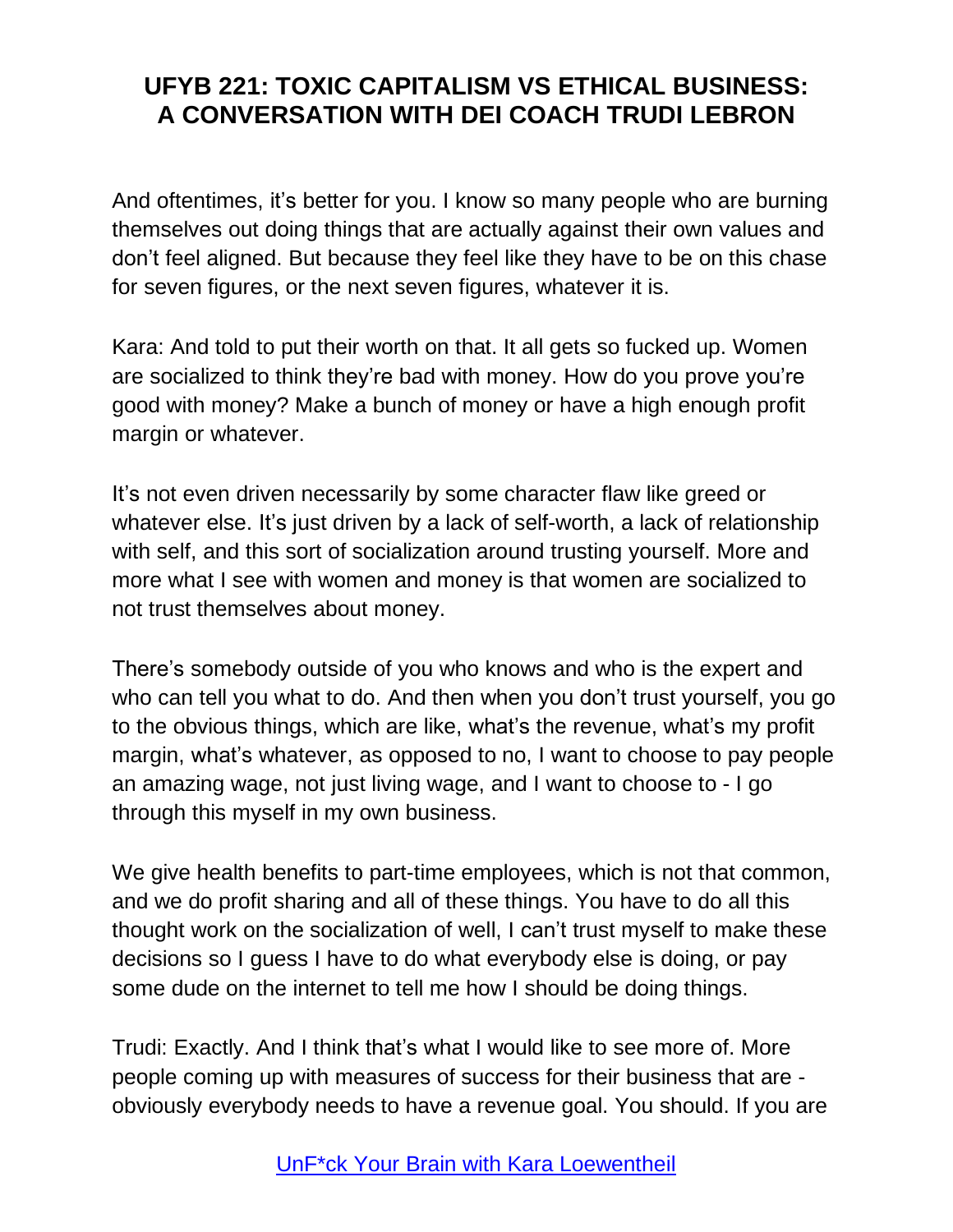compelled and have that dream to build a big company, I'm not at all - I don't want anyone to think that I'm saying you shouldn't go all in.

Kara: Wait, pause there for a minute because if you're listening to this podcast, I am pretty sure I want you to build a big business versus the guy who's listening to Elon Musk's Twitter feed and following that dude and emulating him, trying to be like him.

If you're listening to this podcast instead of Elon Musk's Twitter feed, I want you to start a big business and I want you to make all that money because you are going to be a much better steward of it and a much better impact on the world.

Trudi: 100%. And sometimes, we're in a season of our life where it's just there are other things that are more important than doubling my revenue.

Kara: It's all what are you called to do. But I think it's so important for women to understand and people of all marginalized identities, when you opt out of the game, you are ensuring that the game stays the same.

Trudi: I say that all the time. That is actually in the best interest of the people who hold all the power right now for you to opt out.

Kara: I always think about this - who was it? Was it Sonya Renee Taylor? I think so, The Body is Not an Apology. She did - I think it was an Instagram Live with Rachel Rodgers or something. But anyway, she just said it in this way that I was like - she was like, basically, all the people with the money are telling people without the money that money is this bad, dirty thing that you don't want anything to do with.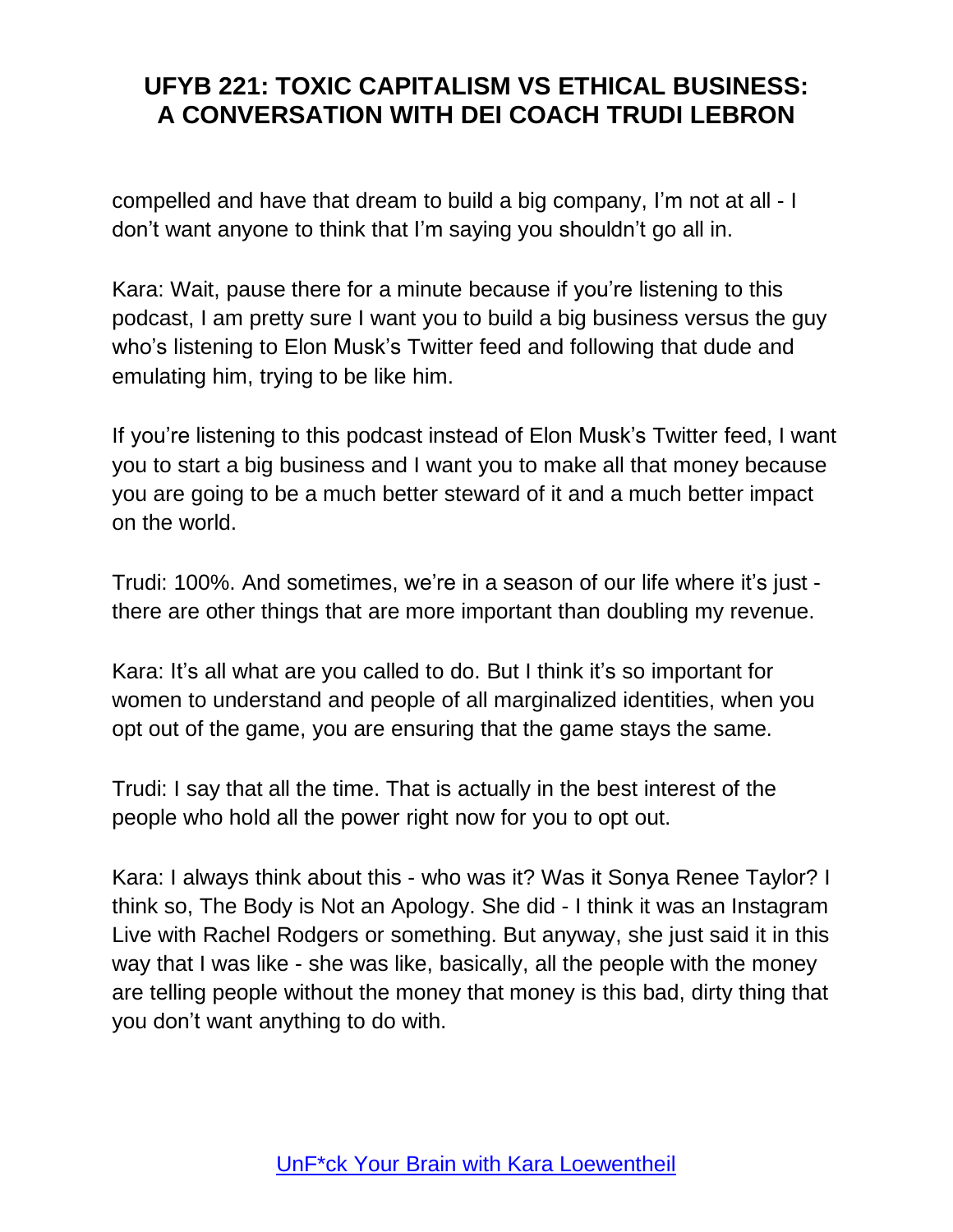It's so morally corrupt and coarse and you don't want - we'll just hold on to it, don't worry, we'll just keep the money and you don't want anything to do with this. Something's wrong there.

Trudi: 100%. I think that if we have more good people with lots of money, they will do good things with it. What's that? Money makes you more of who you are. I think that that's true.

Kara: It's just an energy, absolutely.

Trudi: So for sure, make all the money you want to make and I do encourage people to think about what are the non-monetary measures of success, whether that be the spaciousness in your life, your relationships with people, your…

Kara: Also your thoughts. None of it's going to make you feel successful. There are people out there with a billion dollars who are still like, well, my dad gave my brother more praise when I was growing up, so I still don't think I'm good enough.

I mean, these are two different things. Your emotional satisfaction you create with your thoughts. Now, what kind of thing you want to do in the world and how you want to impact the world and how you want to impact other people and what kind of opportunities you want to create, that's over here. That's never going to create your satisfaction or your dissatisfaction.

Trudi: I don't think that's clear enough for people, for your listeners, I'm sure you guys are on it. But I think this is the thing. Helping people to understand that no matter where you are in your business growth or financial success or whatever, that you're managing your mind and making conscious choice, and how you feel about it, your relationship to it, those are completely different things.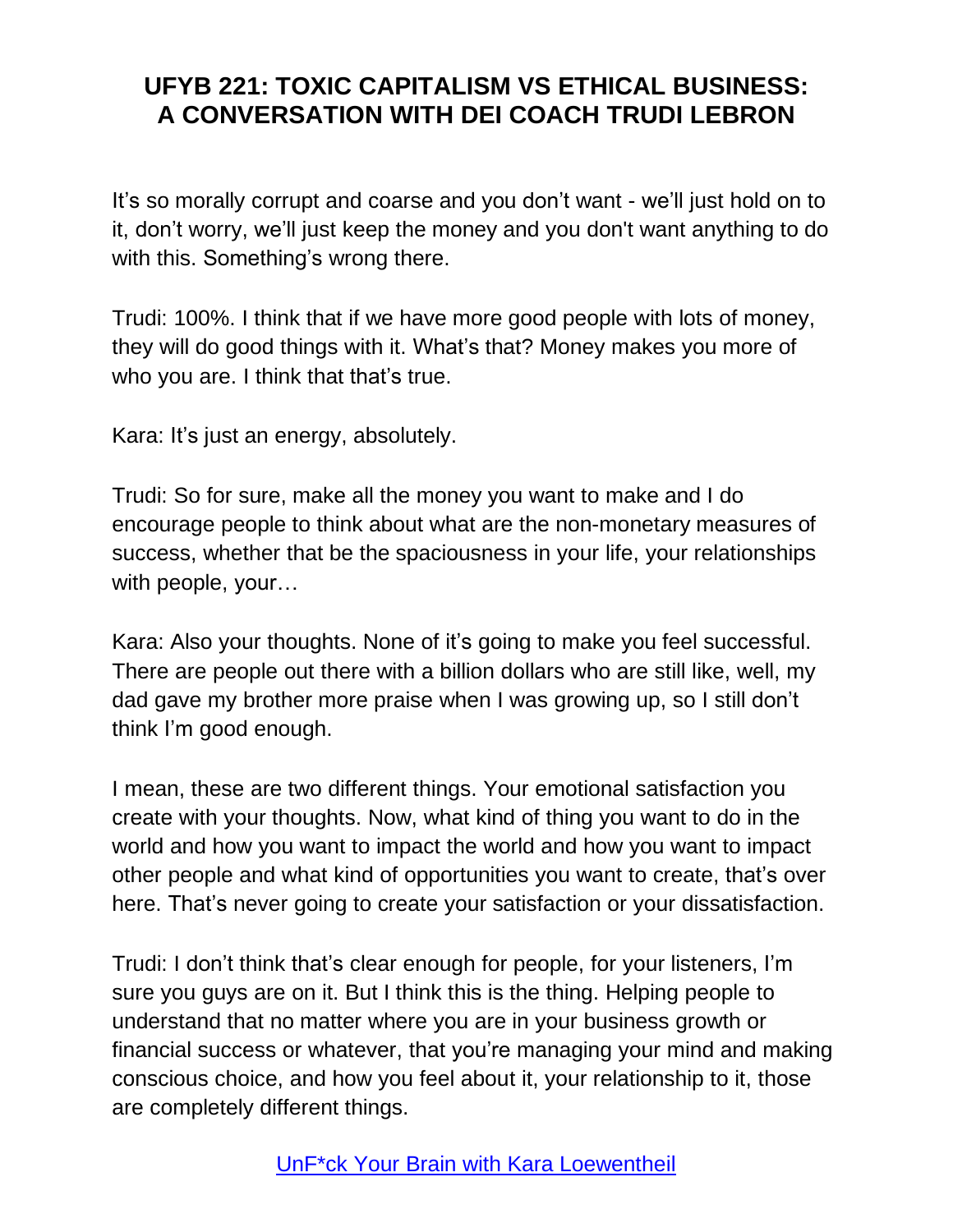Kara: So good. Alright, where can people find you if they want more of this goodness?

Trudi: Folks can come and hang out with me on Instagram, which is where I spend most of my time.

Kara: Highly recommend Trudi's Instagram. I follow it, even though I get to talk to her personally.

Trudi: I'm there more often. And also the book, *The Antiracist Business Book*, which has a whole chapter on from toxic capitalism to just commerce is in there. It's coming out in April. It's available for pre-order right now on Amazon, Barnes and Noble, Target, and soon independent booksellers. So we're very excited about…

Kara: Guys, you got to go pre-order. We'll put the link in the thing. Get used to this because then you're going to have to pre-order my book. Pre-orders are everything. All those pre-orders get counted as an order on the first day. That's how you get on the bestseller list. So go do those pre-orders. Thanks for hanging out and sharing your wisdom with us.

Trudi: Thanks for having me. It was super fun. I love talking to you.

Kara: I'll see you soon.

Trudi: See you.

—

If you're loving what you're learning in the podcast, you have got to come check out The Clutch. The Clutch is the podcast community for all things